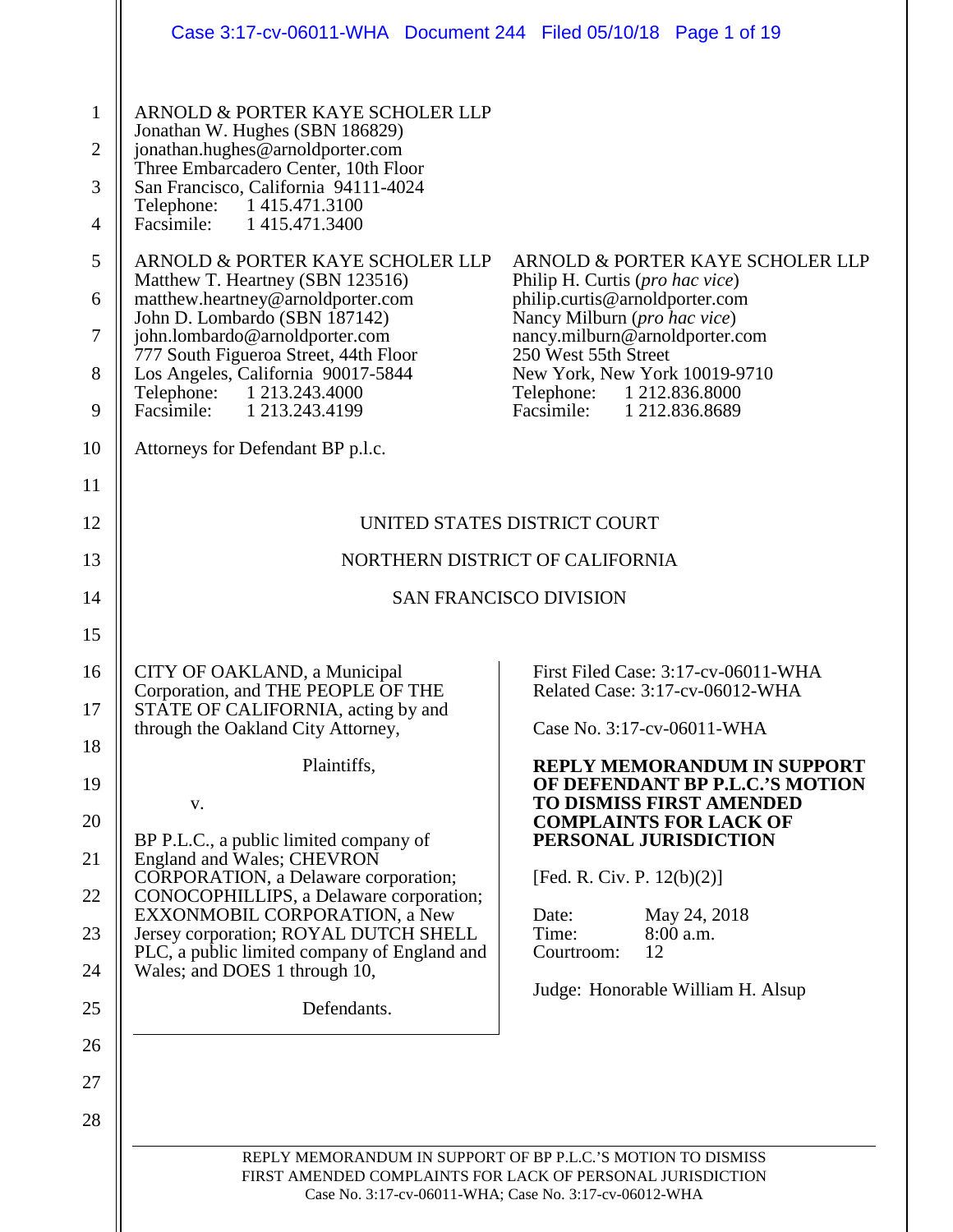|                                | Case 3:17-cv-06011-WHA  Document 244  Filed 05/10/18  Page 2 of 19                                                                                                                   |
|--------------------------------|--------------------------------------------------------------------------------------------------------------------------------------------------------------------------------------|
| $\mathbf{1}$<br>$\mathfrak{2}$ | CITY AND COUNTY OF SAN<br>Case No. 3:17-cv-06012-WHA<br>FRANCISCO, a Municipal Corporation, and                                                                                      |
| 3                              | THE PEOPLE OF THE STATE OF<br>CALIFORNIA, acting by and through the San                                                                                                              |
| 4                              | Francisco City Attorney DENNIS J.<br>HERRERA,                                                                                                                                        |
| 5                              | Plaintiffs,                                                                                                                                                                          |
| 6                              | V.                                                                                                                                                                                   |
| $\boldsymbol{7}$               | BP P.L.C., a public limited company of                                                                                                                                               |
| 8                              | England and Wales; CHEVRON<br>CORPORATION, a Delaware corporation;                                                                                                                   |
| 9                              | CONOCOPHILLIPS, a Delaware corporation;<br>EXXONMOBIL CORPORATION, a New                                                                                                             |
| 10                             | Jersey corporation; ROYAL DUTCH SHELL<br>PLC, a public limited company of England and                                                                                                |
| 11                             | Wales; and DOES 1 through 10,                                                                                                                                                        |
| 12                             | Defendants.                                                                                                                                                                          |
| 13                             |                                                                                                                                                                                      |
| 14                             |                                                                                                                                                                                      |
| 15                             |                                                                                                                                                                                      |
| 16                             |                                                                                                                                                                                      |
| 17                             |                                                                                                                                                                                      |
| 18                             |                                                                                                                                                                                      |
| 19                             |                                                                                                                                                                                      |
| 20                             |                                                                                                                                                                                      |
| 21                             |                                                                                                                                                                                      |
| 22                             |                                                                                                                                                                                      |
| 23                             |                                                                                                                                                                                      |
| 24                             |                                                                                                                                                                                      |
| 25                             |                                                                                                                                                                                      |
| 26                             |                                                                                                                                                                                      |
| 27                             |                                                                                                                                                                                      |
| 28                             |                                                                                                                                                                                      |
|                                | REPLY MEMORANDUM IN SUPPORT OF BP P.L.C.'S MOTION TO DISMISS<br>FIRST AMENDED COMPLAINTS FOR LACK OF PERSONAL JURISDICTION<br>Case No. 3:17-cv-06011-WHA; Case No. 3:17-cv-06012-WHA |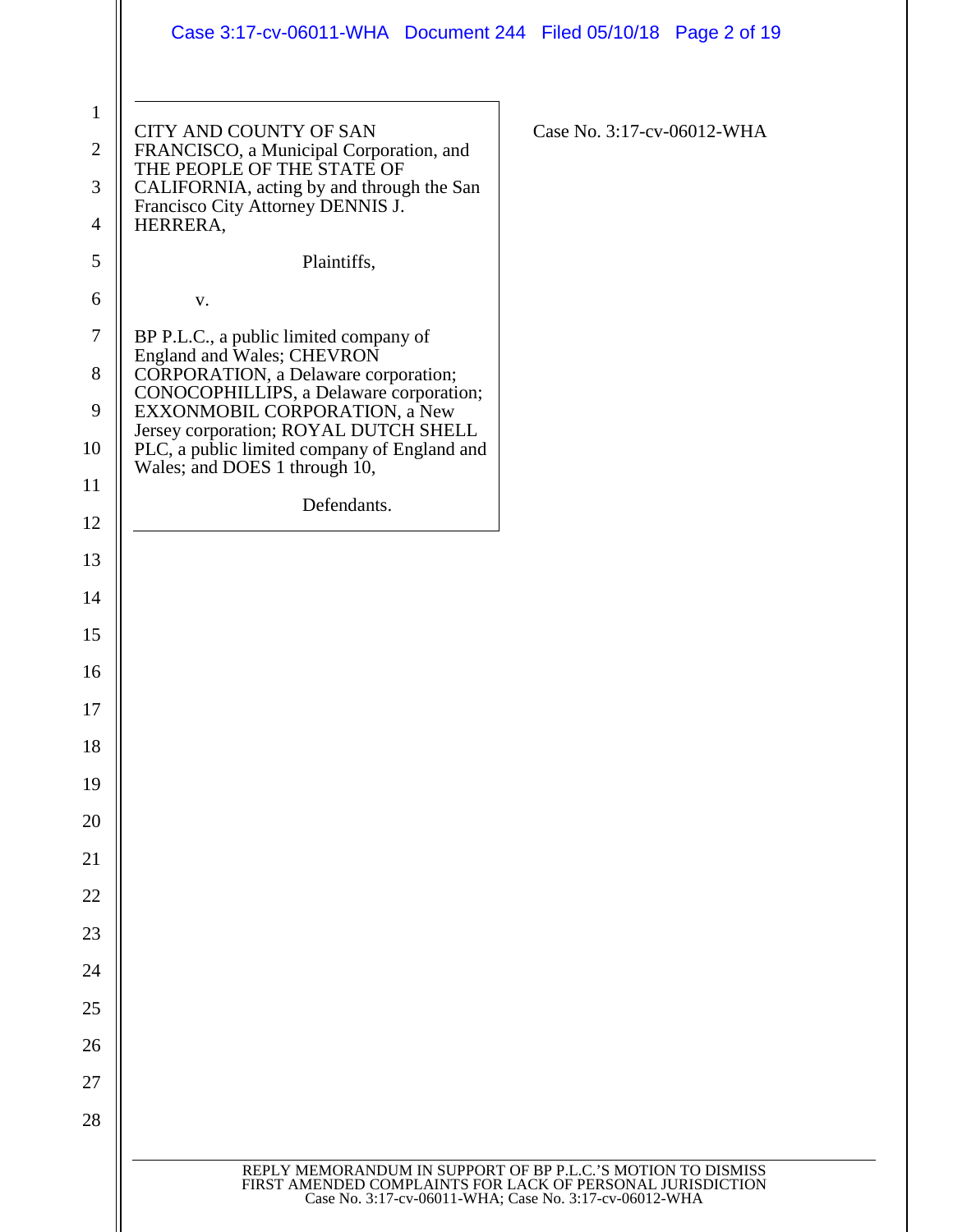|          |                                                                             | Case 3:17-cv-06011-WHA Document 244 Filed 05/10/18 Page 3 of 19                                                                                                                      |             |  |  |
|----------|-----------------------------------------------------------------------------|--------------------------------------------------------------------------------------------------------------------------------------------------------------------------------------|-------------|--|--|
| 1        |                                                                             | <b>TABLE OF CONTENTS</b>                                                                                                                                                             |             |  |  |
| 2        |                                                                             |                                                                                                                                                                                      | <b>Page</b> |  |  |
| 3        |                                                                             |                                                                                                                                                                                      |             |  |  |
| 4        | I.                                                                          | THE NINTH CIRCUIT'S "BUT FOR" TEST REQUIRES THE CITIES TO                                                                                                                            |             |  |  |
| 5        | The Controlling Cases Unanimously Require Classic But-For Causation 3<br>A. |                                                                                                                                                                                      |             |  |  |
| 6<br>7   |                                                                             | None Of The Cities' Authorities Exercises Or Approves Of Exercising<br><b>B.</b><br>Specific Jurisdiction Upon A Lesser Showing Than But-For Causation 4                             |             |  |  |
| 8        |                                                                             | $\mathbf{C}$ .<br>The Cities May Not Loosen The Constitutionally Mandated Standard For                                                                                               |             |  |  |
| 9        |                                                                             | Specific Jurisdiction-But-For Causation-By Conflating It With Broader                                                                                                                |             |  |  |
| 10       | II.                                                                         | THE CITIES HAVE NOT MET THEIR BURDEN TO SHOW BUT-FOR                                                                                                                                 |             |  |  |
| 11<br>12 | III.                                                                        | EXERCISING JURISDICTION OVER BP P.L.C. WOULD BE                                                                                                                                      |             |  |  |
| 13       | IV.                                                                         | <b>JURISDICTIONAL DISCOVERY IS UNWARRANTED BECAUSE THE</b>                                                                                                                           |             |  |  |
| 14       |                                                                             | PERTINENT FACTS BEARING ON JURISDICTION ARE                                                                                                                                          |             |  |  |
| 15       |                                                                             |                                                                                                                                                                                      |             |  |  |
| 16       |                                                                             |                                                                                                                                                                                      |             |  |  |
| 17       |                                                                             |                                                                                                                                                                                      |             |  |  |
| 18       |                                                                             |                                                                                                                                                                                      |             |  |  |
| 19       |                                                                             |                                                                                                                                                                                      |             |  |  |
| 20       |                                                                             |                                                                                                                                                                                      |             |  |  |
| 21       |                                                                             |                                                                                                                                                                                      |             |  |  |
| 22       |                                                                             |                                                                                                                                                                                      |             |  |  |
| 23       |                                                                             |                                                                                                                                                                                      |             |  |  |
| 24       |                                                                             |                                                                                                                                                                                      |             |  |  |
| 25       |                                                                             |                                                                                                                                                                                      |             |  |  |
| 26<br>27 |                                                                             |                                                                                                                                                                                      |             |  |  |
| 28       |                                                                             |                                                                                                                                                                                      |             |  |  |
|          |                                                                             | - 1 -                                                                                                                                                                                |             |  |  |
|          |                                                                             | REPLY MEMORANDUM IN SUPPORT OF BP P.L.C.'S MOTION TO DISMISS<br>FIRST AMENDED COMPLAINTS FOR LACK OF PERSONAL JURISDICTION<br>Case No. 3:17-cv-06011-WHA; Case No. 3:17-cv-06012-WHA |             |  |  |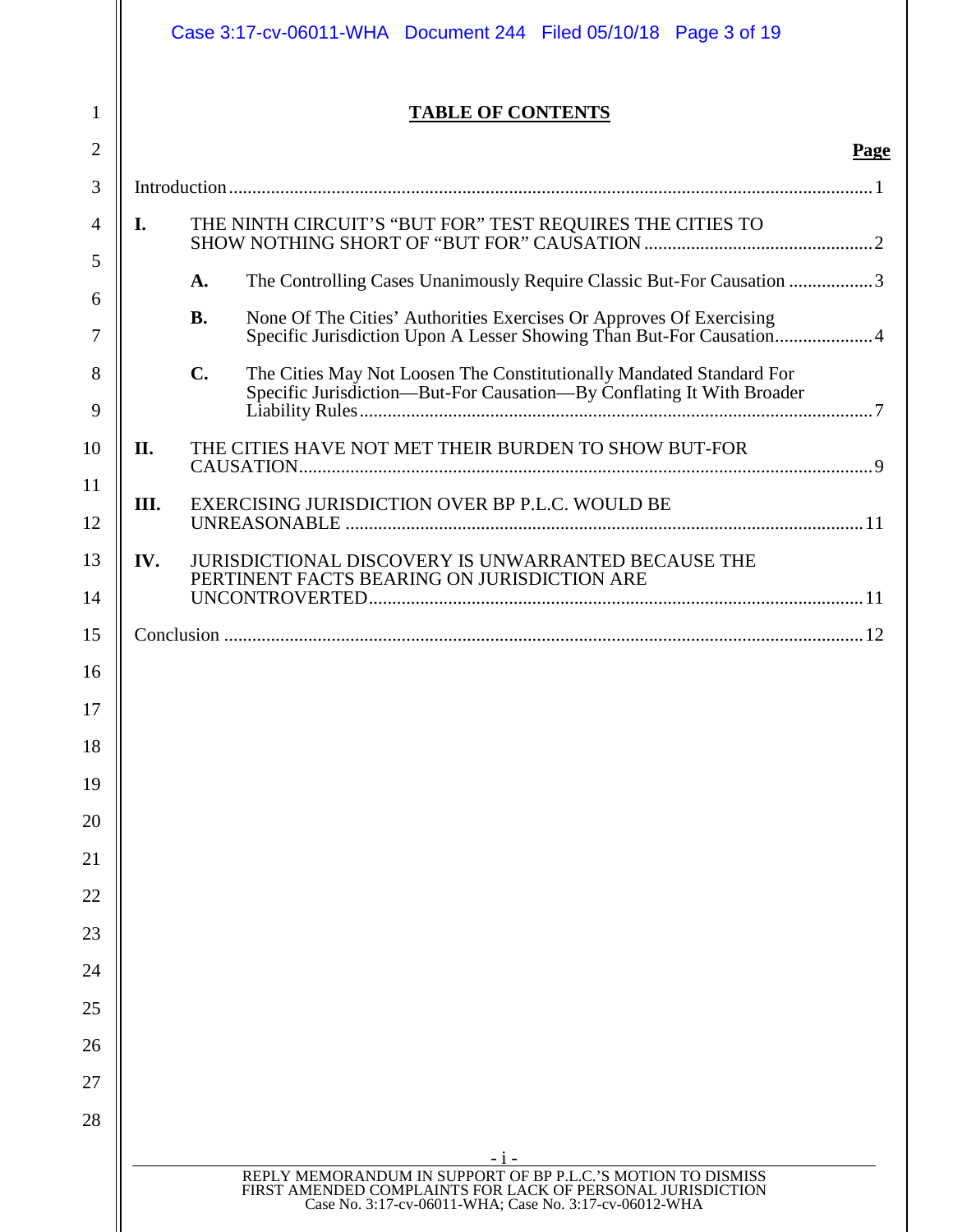|                     | Case 3:17-cv-06011-WHA  Document 244  Filed 05/10/18  Page 4 of 19                                                                                                                              |
|---------------------|-------------------------------------------------------------------------------------------------------------------------------------------------------------------------------------------------|
|                     | <b>TABLE OF AUTHORITIES</b>                                                                                                                                                                     |
| $\overline{2}$<br>3 | Page(s)                                                                                                                                                                                         |
|                     | <b>Cases</b>                                                                                                                                                                                    |
|                     | Amiri v. DynCorp Int'l, Inc.,                                                                                                                                                                   |
|                     | AT & T Co. v. Compagnie Bruxelles Lambert,                                                                                                                                                      |
|                     | Ballard v. Savage,                                                                                                                                                                              |
|                     | Boim v. Holy Land Found. for Relief & Dev.,                                                                                                                                                     |
|                     | Boschetto v. Hansing,                                                                                                                                                                           |
|                     | Brackett v. Hilton Hotels Corp.,                                                                                                                                                                |
|                     | Bristol-Myers Squibb Co. v. Superior Court,                                                                                                                                                     |
|                     | Bryant v. Farmers Ins. Exch.,                                                                                                                                                                   |
|                     | Corcoran v. CVS Health Corp.,                                                                                                                                                                   |
|                     | Daimler AG v. Bauman,                                                                                                                                                                           |
|                     | Doe v. Am. Nat'l Red Cross,                                                                                                                                                                     |
|                     | Doe v. Unocal Corp.,                                                                                                                                                                            |
|                     | Dubose v. Bristol-Myers Squibb Co.,                                                                                                                                                             |
|                     | Egelhoff v. Pac. Lightwave,                                                                                                                                                                     |
|                     | Fireman's Fund Insurance Co. v. Nat'l Bank of Cooperatives,                                                                                                                                     |
|                     | $-ii -$<br>REPLY MEMORANDUM IN SUPPORT OF BP P.L.C.'S MOTION TO DISMISS<br>FIRST AMENDED COMPLAINTS FOR LACK OF PERSONAL JURISDICTION<br>Case No. 3:17-cv-06011-WHA; Case No. 3:17-cv-06012-WHA |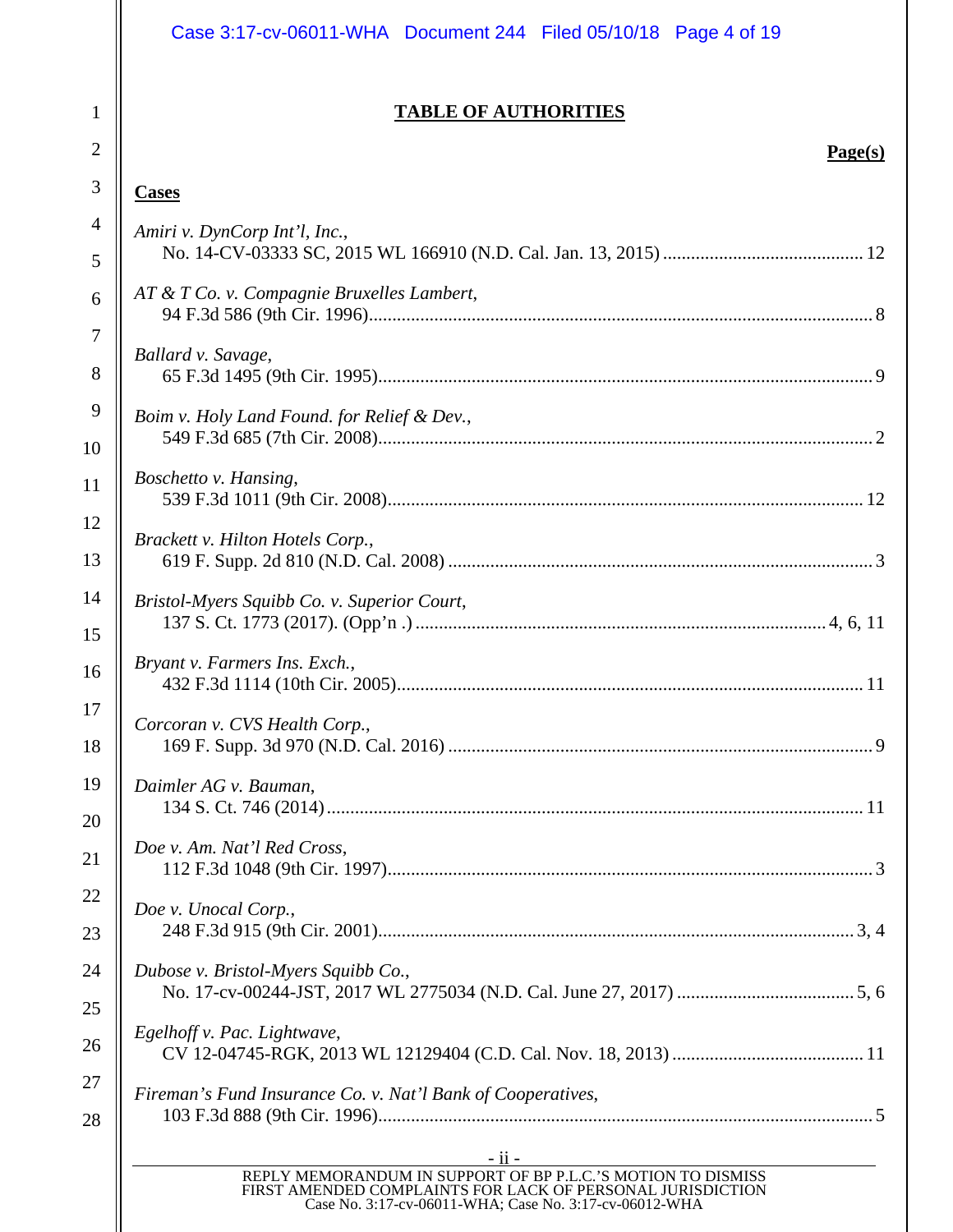|                | Case 3:17-cv-06011-WHA Document 244 Filed 05/10/18 Page 5 of 19                                                                                                                                        |  |  |  |
|----------------|--------------------------------------------------------------------------------------------------------------------------------------------------------------------------------------------------------|--|--|--|
| $\mathbf{1}$   | Hendricks v. New Video Channel Am., LLC,                                                                                                                                                               |  |  |  |
| $\overline{2}$ |                                                                                                                                                                                                        |  |  |  |
| 3              | In re Countrywide Fin. Corp. Mortg.-Backed Sec. Litig.,                                                                                                                                                |  |  |  |
| $\overline{4}$ | In re W. States Wholesale Nat. Gas Antitrust Litig.,                                                                                                                                                   |  |  |  |
| 5              |                                                                                                                                                                                                        |  |  |  |
| 6              | In re Western States Wholesale Natural Gas Antitrust Litigation,                                                                                                                                       |  |  |  |
| $\overline{7}$ |                                                                                                                                                                                                        |  |  |  |
| 8              | Keeton v. Hustler Magazine, Inc.,                                                                                                                                                                      |  |  |  |
| 9              | Khasin v. R.C. Bigelow, Inc.,                                                                                                                                                                          |  |  |  |
| 10             |                                                                                                                                                                                                        |  |  |  |
| 11             | Langlois v. Deja Vu, Inc.,                                                                                                                                                                             |  |  |  |
| 12             | Lockwood Co. v. Lawrence,                                                                                                                                                                              |  |  |  |
| 13             |                                                                                                                                                                                                        |  |  |  |
| 14             | Mavrix Photo, Inc. v. Brand Techs., Inc.,                                                                                                                                                              |  |  |  |
| 15             |                                                                                                                                                                                                        |  |  |  |
| 16             | Myers v. Bennett Law Offices,                                                                                                                                                                          |  |  |  |
| 17             | Parnell Pharm., Inc. v. Parnell, Inc.,                                                                                                                                                                 |  |  |  |
| 18             |                                                                                                                                                                                                        |  |  |  |
| 19             | People v. Gold Run Ditch & Mining Co.,                                                                                                                                                                 |  |  |  |
| 20             |                                                                                                                                                                                                        |  |  |  |
| 21             | Schwarzenegger v. Fred Martin Motor Co.,                                                                                                                                                               |  |  |  |
| 22             | Sullivan v. Ford Motor Co.,                                                                                                                                                                            |  |  |  |
| 23             |                                                                                                                                                                                                        |  |  |  |
| 24             | Terracom v. Valley Nat'l Bank,                                                                                                                                                                         |  |  |  |
| 25             |                                                                                                                                                                                                        |  |  |  |
| 26             | United States v. Sepulveda-Hernandez,                                                                                                                                                                  |  |  |  |
| 27             | United Techs. Corp. v. Mazer,                                                                                                                                                                          |  |  |  |
| 28             |                                                                                                                                                                                                        |  |  |  |
|                | <u>- iii -</u><br>REPLY MEMORANDUM IN SUPPORT OF BP P.L.C.'S MOTION TO DISMISS<br>FIRST AMENDED COMPLAINTS FOR LACK OF PERSONAL JURISDICTION<br>Case No. 3:17-cv-06011-WHA; Case No. 3:17-cv-06012-WHA |  |  |  |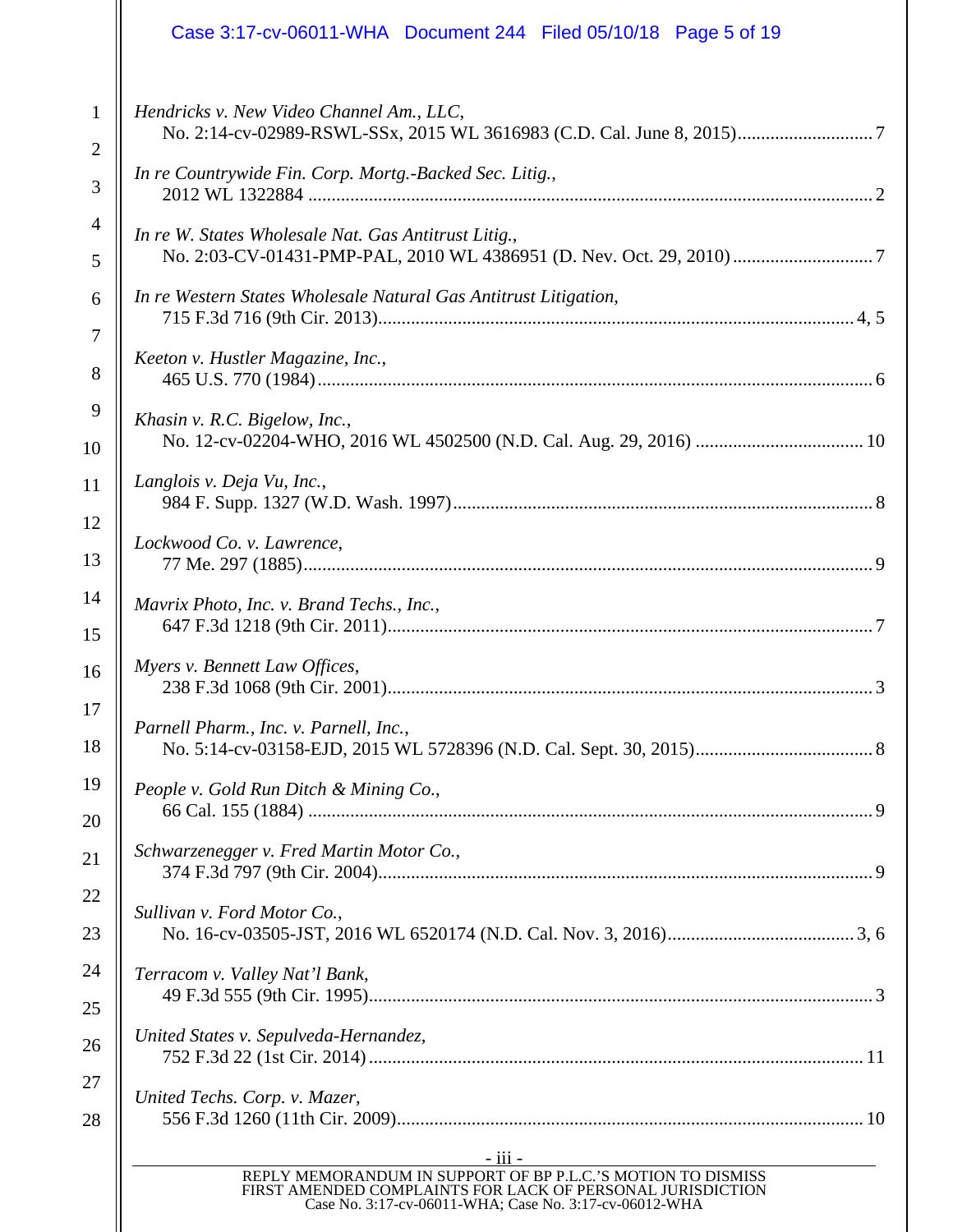|                                | Case 3:17-cv-06011-WHA  Document 244  Filed 05/10/18  Page 6 of 19                                                                                                                   |  |  |  |
|--------------------------------|--------------------------------------------------------------------------------------------------------------------------------------------------------------------------------------|--|--|--|
| $\mathbf{1}$<br>$\overline{2}$ | Univ. of Tex. S.W. Med. Ctr. v. Nassar,                                                                                                                                              |  |  |  |
| 3                              | Wilden Pump & Engineering Co. v. Versa-Matic Tool Inc.,                                                                                                                              |  |  |  |
| $\overline{4}$                 | Woodyear v. Schaefer,                                                                                                                                                                |  |  |  |
| 5                              |                                                                                                                                                                                      |  |  |  |
| 6                              | <b>Other Authorities</b>                                                                                                                                                             |  |  |  |
| 7                              |                                                                                                                                                                                      |  |  |  |
| 8                              |                                                                                                                                                                                      |  |  |  |
| 9                              |                                                                                                                                                                                      |  |  |  |
| 10                             |                                                                                                                                                                                      |  |  |  |
| 11                             |                                                                                                                                                                                      |  |  |  |
| 12                             |                                                                                                                                                                                      |  |  |  |
| 13                             |                                                                                                                                                                                      |  |  |  |
| 14                             |                                                                                                                                                                                      |  |  |  |
| 15                             |                                                                                                                                                                                      |  |  |  |
| 16                             |                                                                                                                                                                                      |  |  |  |
| 17                             |                                                                                                                                                                                      |  |  |  |
| 18                             |                                                                                                                                                                                      |  |  |  |
| 19                             |                                                                                                                                                                                      |  |  |  |
| 20                             |                                                                                                                                                                                      |  |  |  |
| 21<br>22                       |                                                                                                                                                                                      |  |  |  |
| 23                             |                                                                                                                                                                                      |  |  |  |
| 24                             |                                                                                                                                                                                      |  |  |  |
| 25                             |                                                                                                                                                                                      |  |  |  |
| 26                             |                                                                                                                                                                                      |  |  |  |
| 27                             |                                                                                                                                                                                      |  |  |  |
| 28                             |                                                                                                                                                                                      |  |  |  |
|                                | $-iv -$                                                                                                                                                                              |  |  |  |
|                                | REPLY MEMORANDUM IN SUPPORT OF BP P.L.C.'S MOTION TO DISMISS<br>FIRST AMENDED COMPLAINTS FOR LACK OF PERSONAL JURISDICTION<br>Case No. 3:17-cv-06011-WHA; Case No. 3:17-cv-06012-WHA |  |  |  |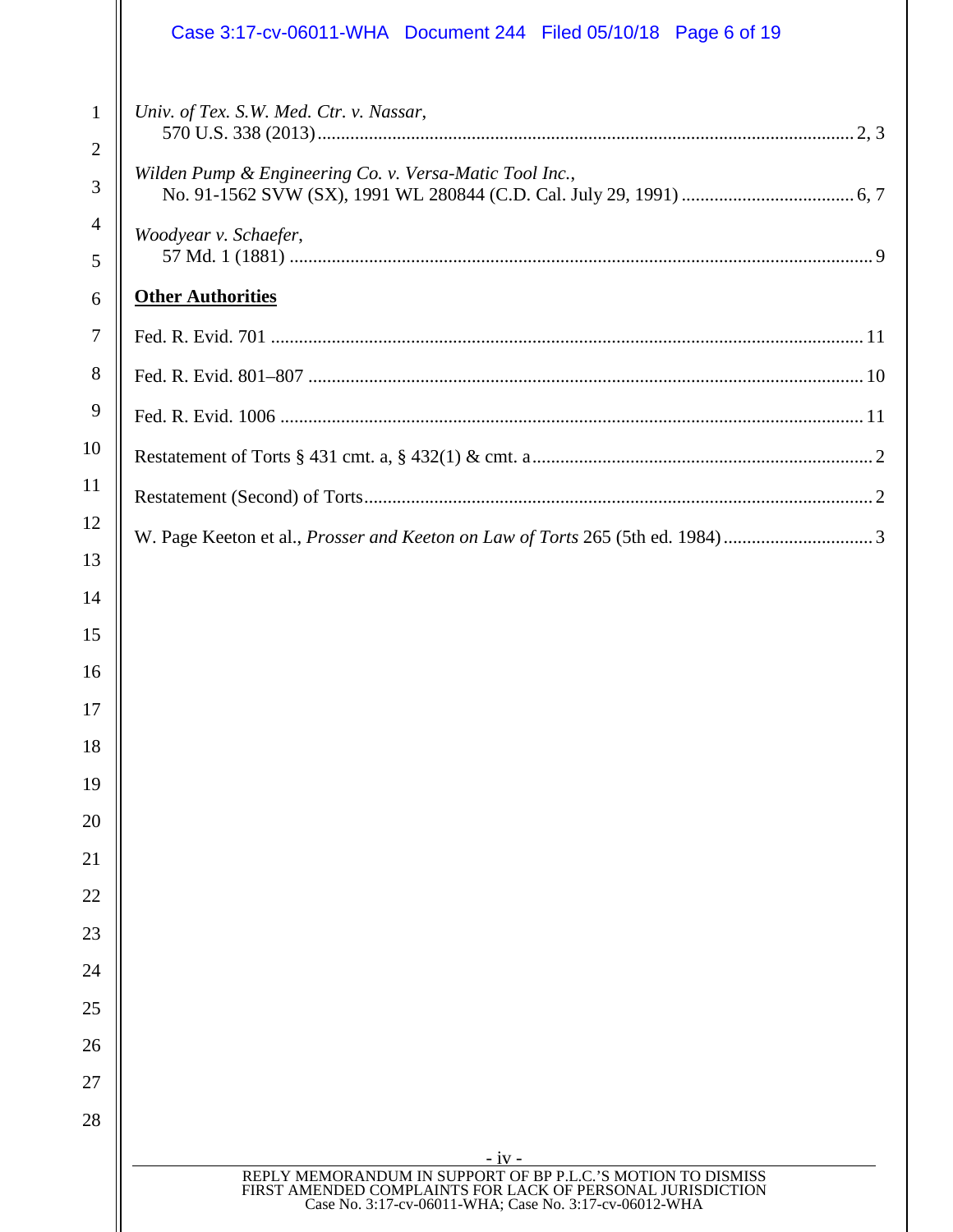# <span id="page-6-0"></span>**Introduction**

This motion puts the Cities to their burden of making a prima facie showing that their claimed property harms would not have existed today if not for the allegedly tortious *in-forum* conduct of BP p.l.c. The amended complaints do not *plead* that required fact, and now the Cities present no evidence —*nothing*—to prove that fact. They present no evidence that BP p.l.c.'s attributed production of fossil fuels in or for the State of California or the United States as a whole was a *necessary* antecedent of the alleged sea-level rise injuries for which they now sue. This failure is fatal to the Cities' attempt to hail this UK parent into California to answer for its indirect subsidiaries' worldwide fossil fuel production.

The only purported causal fact that the Cities *do* proffer is not merely insufficient to meet their burden, but conclusively demonstrates that the necessary but-for connection between their claims and BP p.l.c.'s in-forum conduct does not exist. Specifically, the sole material the Cities offer is an article, itself inadmissible hearsay, that estimates that BP p.l.c.'s *worldwide* fossil fuel production throughout *all of recorded history* contributed "over 2 percent of total atmospheric greenhouse gases" from "industrial sources." (Opp'n at 6.) This stunning admission is as remarkable for what it *is* as for what it is *not*. It is *not*, first of all, relevant to the jurisdictional analysis required by this motion, since it reveals nothing (and purports to reveal nothing) about any contribution BP p.l.c.'s *tortious, in-forum* conduct made to the Cities' claimed injuries. As the Cities must admit, the two-percent estimate looks only at *worldwide* production, not production in the forum; reaches back to the Industrial Revolution, not production during the relevant time frame; and estimates only contributions to *emissions* (and only "industrial" emissions), not to global warming or sea-level rise. Thus, the Cities' only proffered material does not move the needle with respect to their burden of proof because of what it is *not* evidence that BP p.l.c.'s tortious in-forum conduct was *necessary* to their alleged injuries.

The admission is equally remarkable for what it necessarily implies: namely, that if the same "attribution science" methodology is applied only to *forum* production during the *shorter* time period covered by the Cities' claims (very generously, 1975 forward), BP p.l.c.'s attributed contribution to industrial greenhouse gas emissions is orders of magnitude less than the "all in" two-percent estimate. Factoring in other anthropogenic sources of greenhouse gas emissions that are well recognized in the same scientific literature as Richard Heede relies on still further dilutes that vanishing contribution by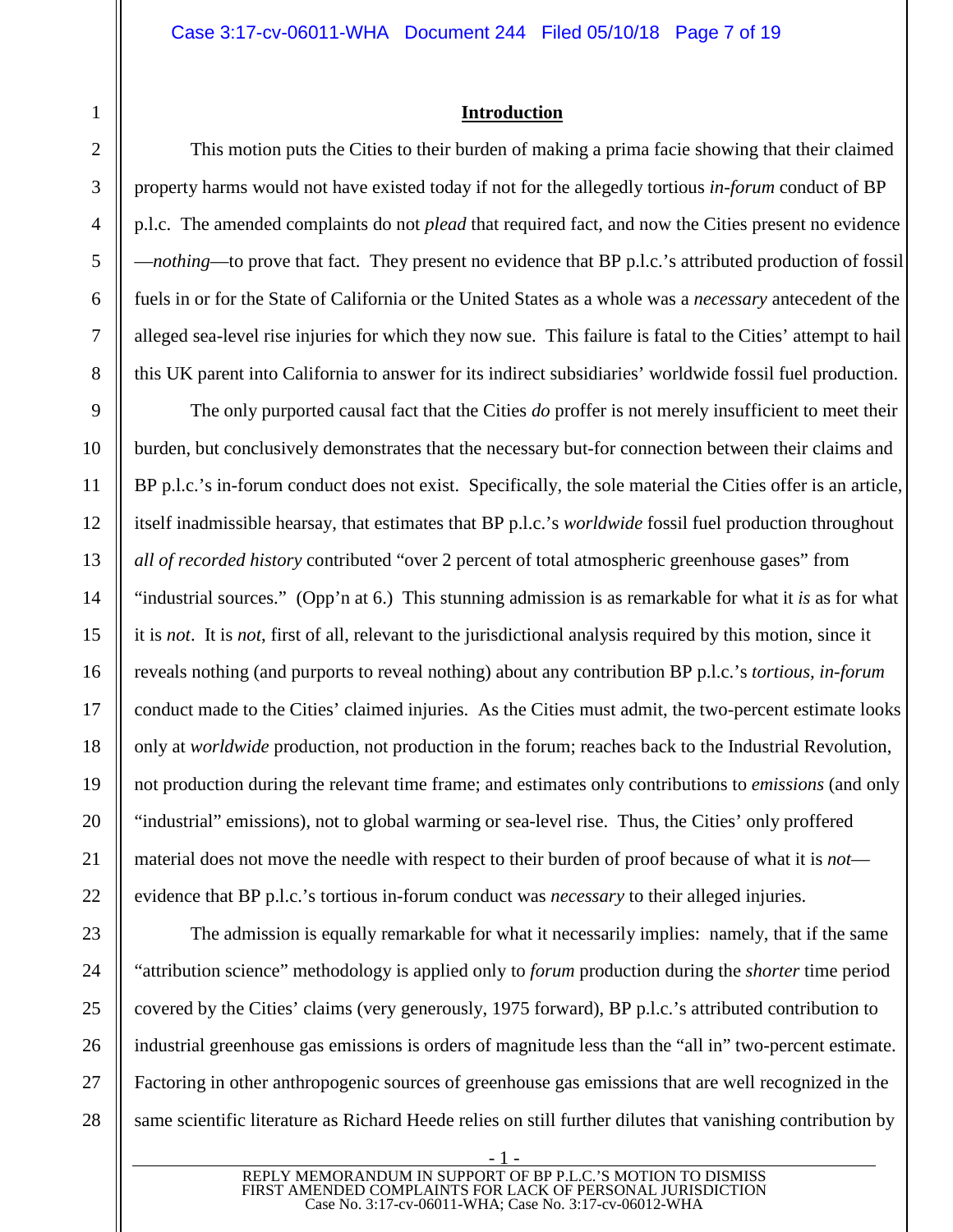## Case 3:17-cv-06011-WHA Document 244 Filed 05/10/18 Page 8 of 19

more than half. The Cities do not contest any of this. And they specifically do not complain of any error in BP p.l.c.'s showing that if the inputs to this attribution methodology are adjusted in these few ways to better align it with the jurisdictional inquiry, BP p.l.c.'s imputed contribution to greenhouse gas emissions from California production shrinks to less than four one-hundredths of one percent (0.037%) and from U.S. production to less than thirty one-hundredths of one percent (0.287%). Of course, even these minuscule percentages would have to be diluted further if run through the Cities' theory for estimating contribution to *global warming* and *sea-level rise*. More than a failure of proof compels granting this motion. The Cities' own admissions furnish every reason to believe that their claimed property harms would have appeared no different today without BP p.l.c.'s forum activities.

Wanting for evidence to link BP p.l.c.'s forum conduct with their claimed injuries, the Cities focus on rewriting the but-for requirement for specific jurisdiction. Most significantly, they argue that purportedly more generous substantive standards of nuisance *liability* should substitute for the but-for test. They cannot. The well-established but-for test is constitutionally mandated. Looser substantive nuisance liability rules may not lower that constitutional floor to expand specific jurisdiction. The Due Process Clause "is made of sterner stuff" than substantive liability rules. *In re Countrywide Fin. Corp. Mortg.-Backed Sec. Litig.*, 2012 WL 1322884, at \*9 (C.D. Cal. Apr. 16, 2012).

# <span id="page-7-2"></span><span id="page-7-0"></span>**I. THE NINTH CIRCUIT'S "BUT FOR" TEST REQUIRES THE CITIES TO SHOW NOTHING SHORT OF "BUT FOR" CAUSATION**

<span id="page-7-4"></span><span id="page-7-3"></span>Every first-year student of Torts is taught what "but for" causation means: "this standard requires the plaintiff to show 'that the harm would not have occurred' in the absence of—that is, but for—the defendant's conduct." *Univ. of Tex. S.W. Med. Ctr. v. Nassar*, 570 U.S. 338, 346-47 (2013) (quoting Restatement of Torts § 431 cmt. a, § 432(1) & cmt. a). The Restatement (Second) of Torts, which makes but-for causation a generally required element of its substantial factor test, refers to a but-for cause as a "necessary antecedent" of harm; that is, conduct is *not* a but-for cause "if the harm would have been sustained even if the actor had not been negligent." § 432(1). In a case the Cities feature, Judge Posner similarly acknowledges that "[a] 'necessary condition' is another term for a 'but for' cause." *Boim v. Holy Land Found. for Relief & Dev.*, 549 F.3d 685, 695 (7th Cir. 2008). The Supreme Court called it "textbook tort law that an action 'is not regarded as a cause of an event if the

1

<span id="page-7-5"></span><span id="page-7-1"></span>- 2 - REPLY MEMORANDUM IN SUPPORT OF BP P.L.C.'S MOTION TO DISMISS FIRST AMENDED COMPLAINTS FOR LACK OF PERSONAL JURISDICTION Case No. 3:17-cv-06011-WHA; Case No. 3:17-cv-06012-WHA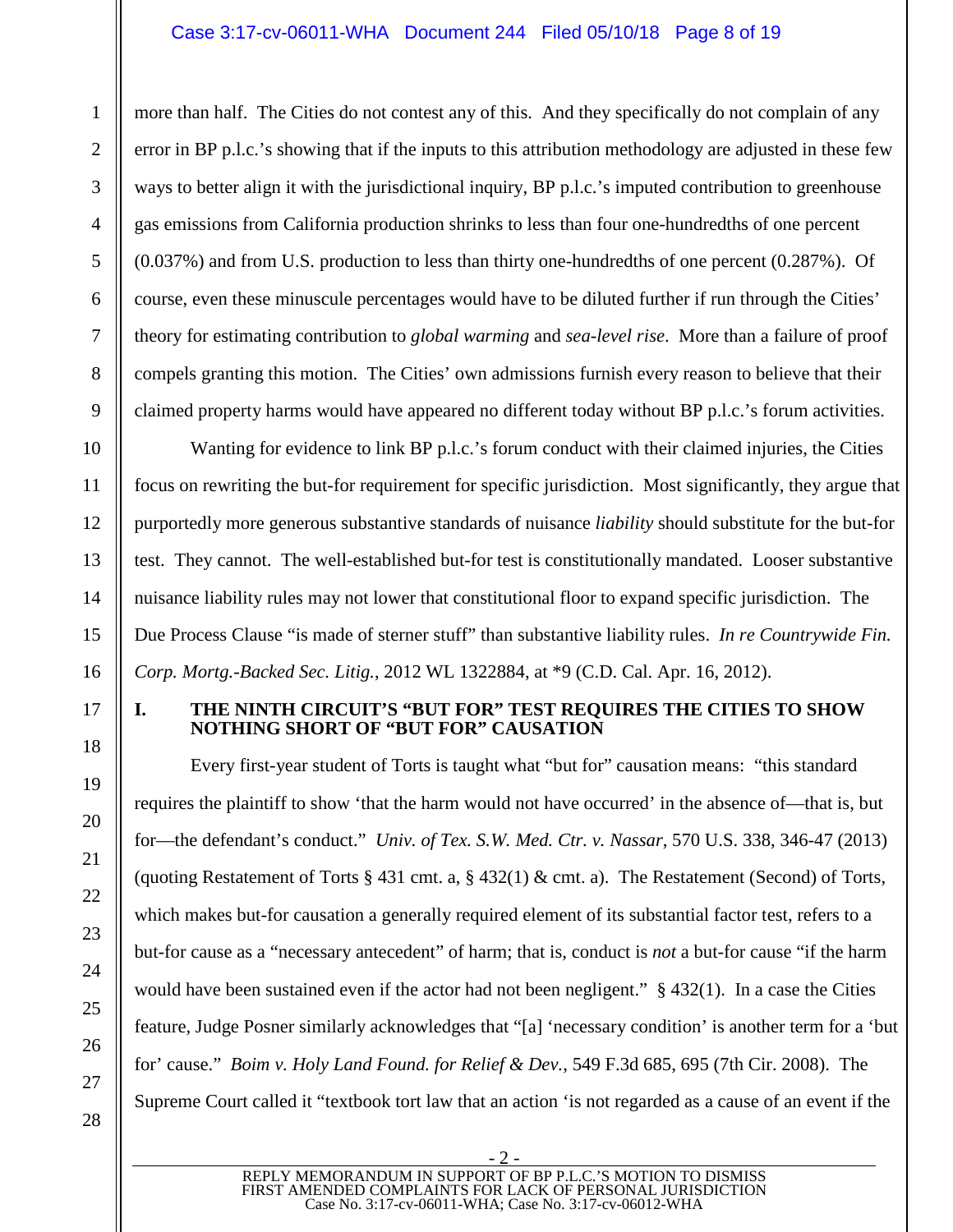<span id="page-8-7"></span>particular event would have occurred without it.'" *Univ. of Tex. S.W. Med. Ctr.*, 570 U.S. at 347 (quoting W. Page Keeton et al., *Prosser and Keeton on Law of Torts* 265 (5th ed. 1984)).

Against this apparently universal understanding, the Cities claim the Ninth Circuit chose to name its specific jurisdiction causation standard a "but for" test when in reality it meant that any de minimis connection between forum conduct and harm can be enough. It cannot be.

1

2

3

4

5

6

7

8

9

10

11

<span id="page-8-4"></span>12

13

14

15

16

17

18

19

20

21

22

23

24

25

26

27

### <span id="page-8-6"></span><span id="page-8-3"></span><span id="page-8-2"></span><span id="page-8-0"></span>**A. The Controlling Cases Unanimously Require Classic But-For Causation**

In both their articulation of the but-for test and how they apply the test to specific facts, cases from this Circuit uniformly require plaintiffs to demonstrate classic but-for causation. The phrasing of the mandate could not be clearer: a plaintiff must show that she "would not have sustained her injury, 'but for' [the defendant]'s alleged misconduct." *Doe v. Am. Nat'l Red Cross*, 112 F.3d 1048, 1051-52 (9th Cir. 1997); *accord Doe v. Unocal Corp.*, 248 F.3d 915, 924 (9th Cir. 2001) ("but for" test asks "whether plaintiffs' claims would have arisen but for [the defendant]'s contacts with California"); *Myers v. Bennett Law Offices*, 238 F.3d 1068, 1075 (9th Cir. 2001) ("Plaintiffs must show that they would not have suffered an injury 'but for' [the defendant]'s forum related conduct."). This Court described the test in identical terms: a "plaintiff must demonstrate that she would not have been injured but for defendants' conduct directed toward her in the forum." *Brackett v. Hilton Hotels Corp.*, 619 F. Supp. 2d 810, 818 (N.D. Cal. 2008).

The Cities do not forthrightly address the *causation* holdings of these and other controlling cases discussed in the motion. Rather, their backhanded discussion of these cases aims to confuse by focusing on irrelevant distinctions in the nature and extent of the defendant's forum activities (that is, evidence pertaining to the *purposeful availment* prong). For example, the Cities dismiss *Doe v. American National Red Cross* as a case in which the defendant did not "engage[] in affirmative conduct" in the forum; and they claim *Doe v. Unocal Corp.* is "inapposite" because the joint venture agreement there "was not negotiated or executed in California." (Opp'n at 15-16 (also fleetingly discussing *Sullivan*, *Terracom*, and *Brackett*).) But each of these cases includes a key holding that confirms that the but-for test for specific jurisdiction embraces the long-established meaning of but-for cause. The Cities simply ignore these holdings in the hope the Court will ignore them too.

28

<span id="page-8-5"></span>Similarly, the Cities muster barely a sentence on the Supreme Court's eleven-month-old

<span id="page-8-1"></span>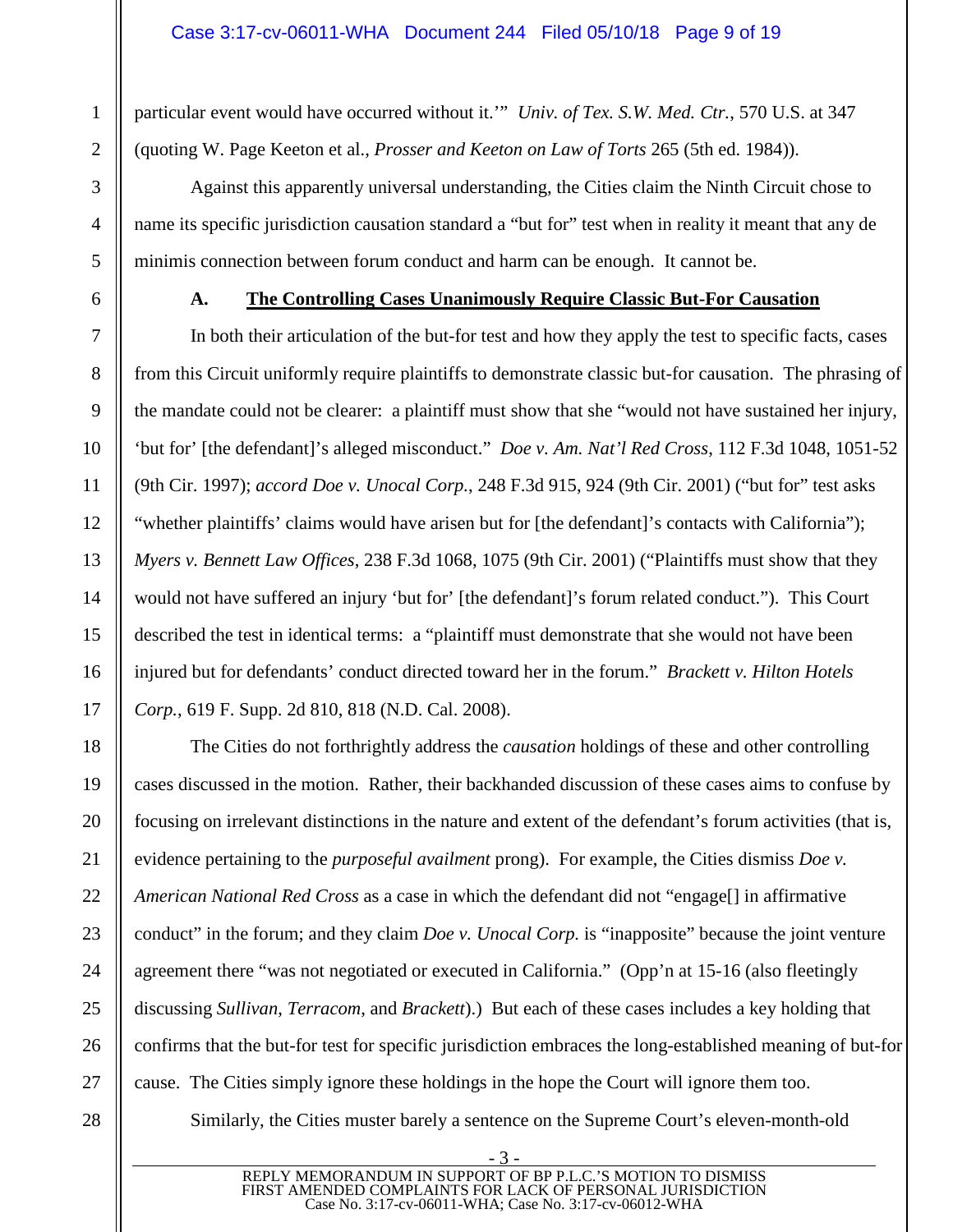<span id="page-9-1"></span>exposition of the causal link required for specific jurisdiction, *Bristol-Myers Squibb Co. v. Superior Court*, 137 S. Ct. 1773 (2017) (Opp'n at 15), which ignores the case's key holding: that the plaintiffs had not established specific jurisdiction over BMS in California because all of that extensive in-state business activity was not what gave rise to their injuries and claims. *Id.* at 1781 (finding no "adequate link between the State and the nonresidents' claims"). *Bristol-Myers Squibb Co.* is thus entirely in accord with Ninth Circuit case law requiring traditional but-for causation for specific jurisdiction.<sup>[1](#page-9-4)</sup>

#### <span id="page-9-0"></span>**B. None Of The Cities' Authorities Exercises Or Approves Of Exercising Specific Jurisdiction Upon A Lesser Showing Than But-For Causation**

In the face of this consistent Ninth Circuit case law establishing that the but-for test requires a showing of traditional but-for causation, the Cities cling to language from a few cases to the effect that the test is satisfied by "a direct nexus" between the defendant's forum contacts and the cause of action. (Opp'n at 9:10-12  $\&$  n.30.) They also contend that defamation and IP infringement decisions "demonstrate that personal jurisdiction exists where a large and harmful course of conduct extends into the forum state." (Opp'n at 11.) The Cities overstate the holdings of these cases and ignore the critical distinction between all of them and this case: in all of the Cities' cases, unlike here, the defendant's *forum conduct* was shown to be a but-for cause of the plaintiff's *forum injury*. Thus, none of the cases relaxes or dilutes the Ninth Circuit's test of traditional but-for causation.

The Cities incant "direct nexus" instead of "but for" to imply that they may satisfy the "arises out of or relates to" prong of specific jurisdiction through a lesser showing than but-for causation. The cases they cite that use the phrase do not dilute the but-for test at all, however; in fact, they all recite and apply the but-for test in circumstances where but-for causation clearly existed. In *In re Western States Wholesale Natural Gas Antitrust Litigation*, 715 F.3d 716 (9th Cir. 2013), for example, the plaintiffs alleged that natural gas traders had conspired to inflate prices by manipulating price indices in the forum, which "resulted in the plaintiffs paying inflated prices for natural gas" in the forum that

<span id="page-9-3"></span><span id="page-9-2"></span>- 4 - REPLY MEMORANDUM IN SUPPORT OF BP P.L.C.'S MOTION TO DISMISS FIRST AMENDED COMPLAINTS FOR LACK OF PERSONAL JURISDICTION Case No. 3:17-cv-06011-WHA; Case No. 3:17-cv-06012-WHA

<span id="page-9-4"></span><sup>&</sup>lt;sup>1</sup> The Cities slay a strawman by repeatedly claiming BP p.l.c. would put them to the task of showing that its California activities "by themselves cause[d] *all* of the Plaintiffs' injuries." (Opp'n at 9:13-14; *id.* at 1:7-8.) That is not what the motion argued or the but-for test requires. The test requires the Cities to prove that BP p.l.c.'s imputed California contacts were a *necessary* antecedent of the claimed sea-level rise injuries, not the *sole* cause. *See Doe v. Unocal Corp.*, 248 F.3d at 925 (test fails where California contacts were "not necessary to" the plaintiffs' injuries). As shown in the motion and below, the Cities have not made any such showing.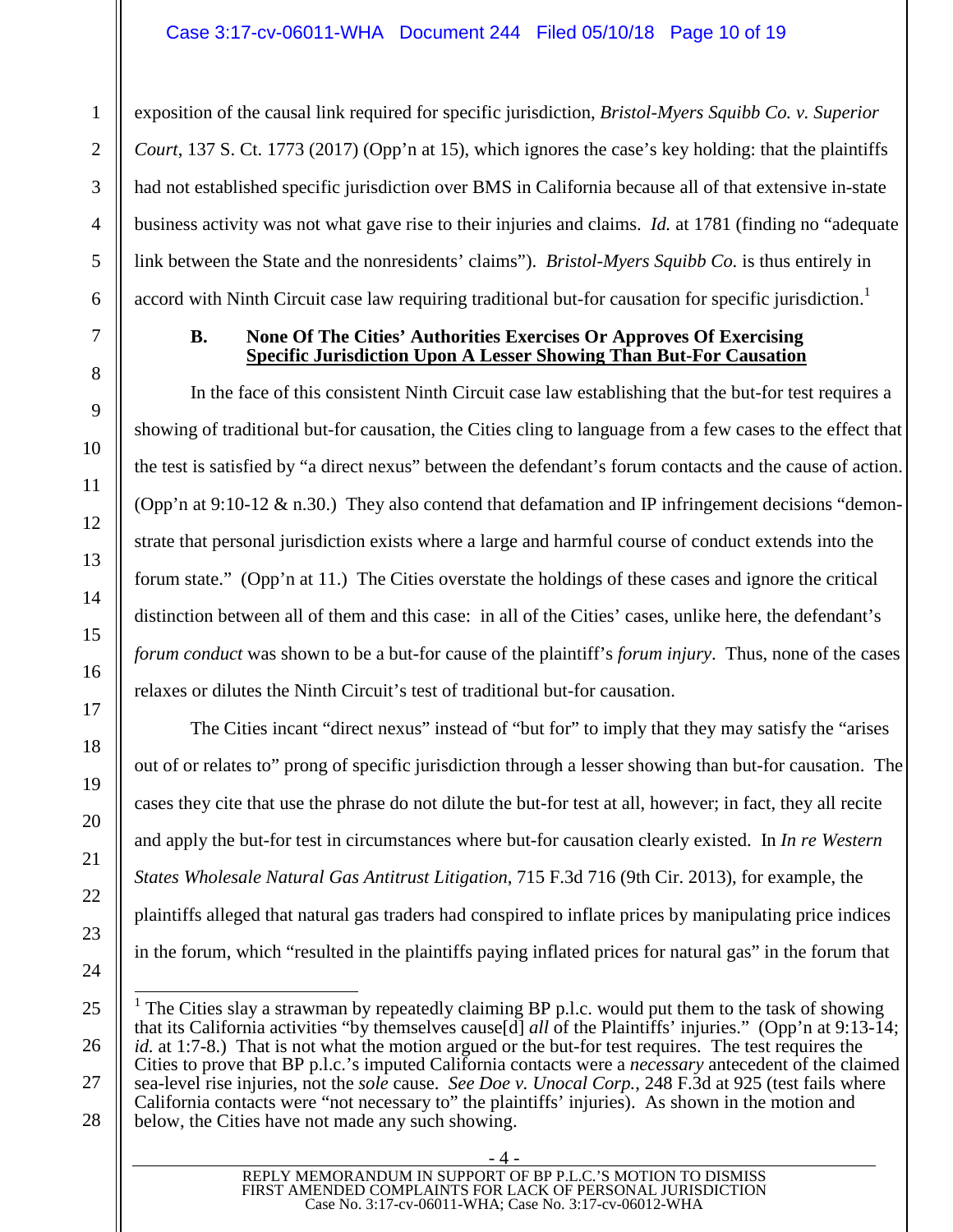#### <span id="page-10-2"></span><span id="page-10-1"></span>Case 3:17-cv-06011-WHA Document 244 Filed 05/10/18 Page 11 of 19

1

 $\mathfrak{D}$ 

3

4

5

6

7

8

9

10

11

12

13

14

15

16

17

18

19

20

21

22

23

24

25

26

27

28

were higher "than they otherwise would have paid if the defendants' conspiracy had not existed." *Id.* at 742-43  $\&$  n.23. Their showing plainly met the but-for cause test, which the court recognized and applied. *Id.* at 742. The Cities also cite *Fireman's Fund Insurance Co. v. National Bank of Cooperatives*, 103 F.3d 888 (9th Cir. 1996), for their "direct nexus" rule. There, liability insurers sought a declaratory judgment that they were not liable to the defendant for an arbitration award the defendant had obtained in California against their California insured under a contract that included an agreement to arbitrate in California. *Id.* at 891-92. As in *Western States*, the but-for test was applied and easily satisfied, because, as the court observed, "[a]bsent [the defendant]'s California-related activities, the insurers would have no reason to pursue declaratory relief." *Id.* at 894. These cases thus confirm that, far from loosening the but-for test, the "direct nexus" required for specific jurisdiction *is* a but-for cause.

<span id="page-10-0"></span>Nor do the Cities' cases involving "a large and harmful course of conduct" (Opp'n at 11) relieve them of their burden to show that BP p.l.c.'s *forum conduct* was a necessary antecedent of their claimed harm. The Cities call *Dubose v. Bristol-Myers Squibb Co.*, 2017 WL 2775034 (N.D. Cal. June 27, 2017), a case that "make[s] clear that the defendant's forum-based activities need not cause the entire harm" when the defendant's conduct is "spread across many jurisdictions." (Opp'n at 10.) This characterization of *Dubose* is puzzling, because the defendants' California conduct in that case was, and was found to be, a but-for cause of the plaintiff's injury. Specifically, the plaintiff alleged that BMS and AstraZeneca had performed inadequate clinical trials for their Saxagliptin drugs, and that "nearly every pivotal clinical trial necessary for NDA approval [of the drugs] involved studying of the . . . drugs throughout the State of California." 2017 WL 2775034, at \*4. The plaintiff showed that "but for the[se] pre-NDA development" activities in California, "the drugs would not have been sold and marketed . . . nor ingested by Plaintiff," and the plaintiff would not have been injured. *Id.* Based on this showing, Judge Tigar ruled that the plaintiff had met her burden under the but-for test because her "injuries would not have occurred but for [the defendants'] contacts with California because the Saxagliptin clinical trials conducted here were part of the unbroken chain of events leading to Plaintiff's alleged injury." *Id.* at \*3. In short, even if not the *sole* link in the causal chain (because clinical trials for the drugs at issue occurred in many states), the defendants' *California* clinical trials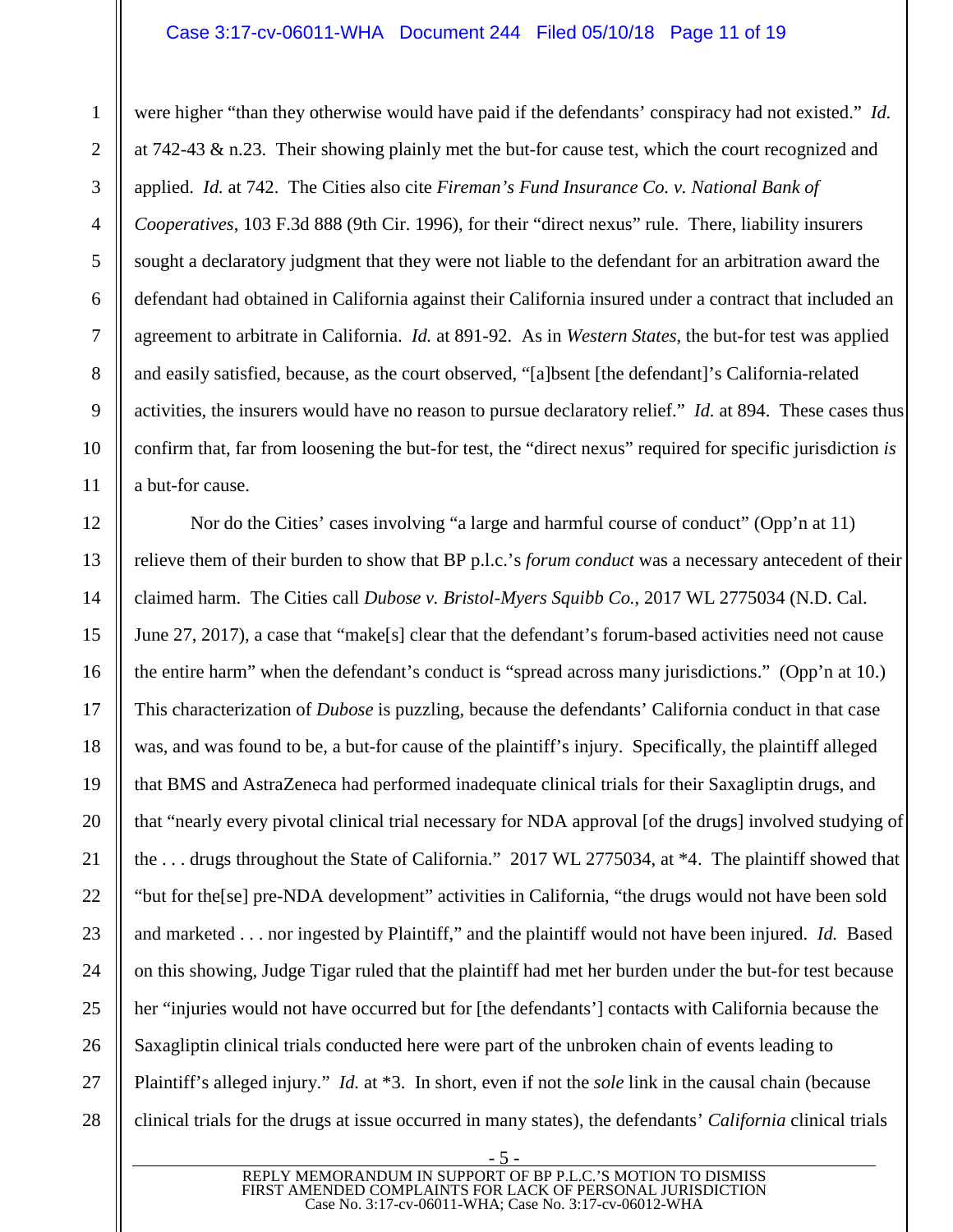were a necessary antecedent of the plaintiff's injuries. *Id.*

<span id="page-11-1"></span><span id="page-11-0"></span>The Cities are thus mistaken in suggesting *Dubose* dispenses with the requirement to show that the defendant's *California* activities were a but-for cause of the plaintiff's claimed injuries when they are part of a larger course of conduct spread across many jurisdictions. (Opp'n at 10-11.) Indeed, that suggestion runs afoul of the Supreme Court's holding in *Bristol-Myers Squibb Co.* and Judge Tigar's ruling in *Sullivan v. Ford Motor Co.*, 2016 WL 6520174 (N.D. Cal. Nov. 3, 2016). All three cases involve "nationwide injurious conduct" (Opp'n at 11), with the critical distinction being that only the *Dubose* plaintiff showed her injuries would not have arisen but for the defendant's conduct *in the forum* (California)—a showing the Cities have failed to make here.

<span id="page-11-2"></span>The plaintiffs in the defamation and IP infringement cases the Cities rely on (*id.* at 9-11) likewise carried their burden under the but-for test because they showed that, despite similar conduct in other states, the defendants' *in-forum conduct* caused them *in-forum injuries* that gave rise to discrete causes of action that would not have arisen but for that in-forum conduct. In *Keeton v. Hustler Magazine, Inc.*, 465 U.S. 770 (1984), for example, the plaintiff showed she suffered reputational damage in New Hampshire (the forum state) that was caused by the defendant's circulation of libelous magazines in New Hampshire. *Id.* at 776-77. Because the tort of libel "occur[s] wherever the offending material is circulated," and "each communication of the same defamatory matter" gives rise to a "separate and distinct" cause of action, the plaintiff's New Hampshire injuries and causes of action would not have arisen but for the defendant's circulations of libelous material that state.<sup>[2](#page-11-4)</sup> *Id.* at 774 n.3, 777. The but-for test is accordingly met for those causes of action even though the defendant circulated more libelous magazines and caused greater harm outside New Hampshire.

The Cities' intellectual property cases fit the same mold: infringing acts within the forum state caused discrete injury and gave rise to discrete causes of action that met the but-for test in their own right, regardless of any other infringing acts occurring outside the forum state. In *Wilden Pump & Engineering Co. v. Versa-Matic Tool Inc.*, 1991 WL 280844 (C.D. Cal. July 29, 1991) (cited Opp'n at

1

2

<span id="page-11-4"></span><span id="page-11-3"></span><sup>2</sup> The Supreme Court distinguished *Keeton* in *Bristol-Myers Squibb Co.* on the same basis—that is, that the plaintiff in *Keeton* had shown an adequate "connection" between the defendant's conduct in New Hampshire and damage "caused within the State." 137 S. Ct. at 1782.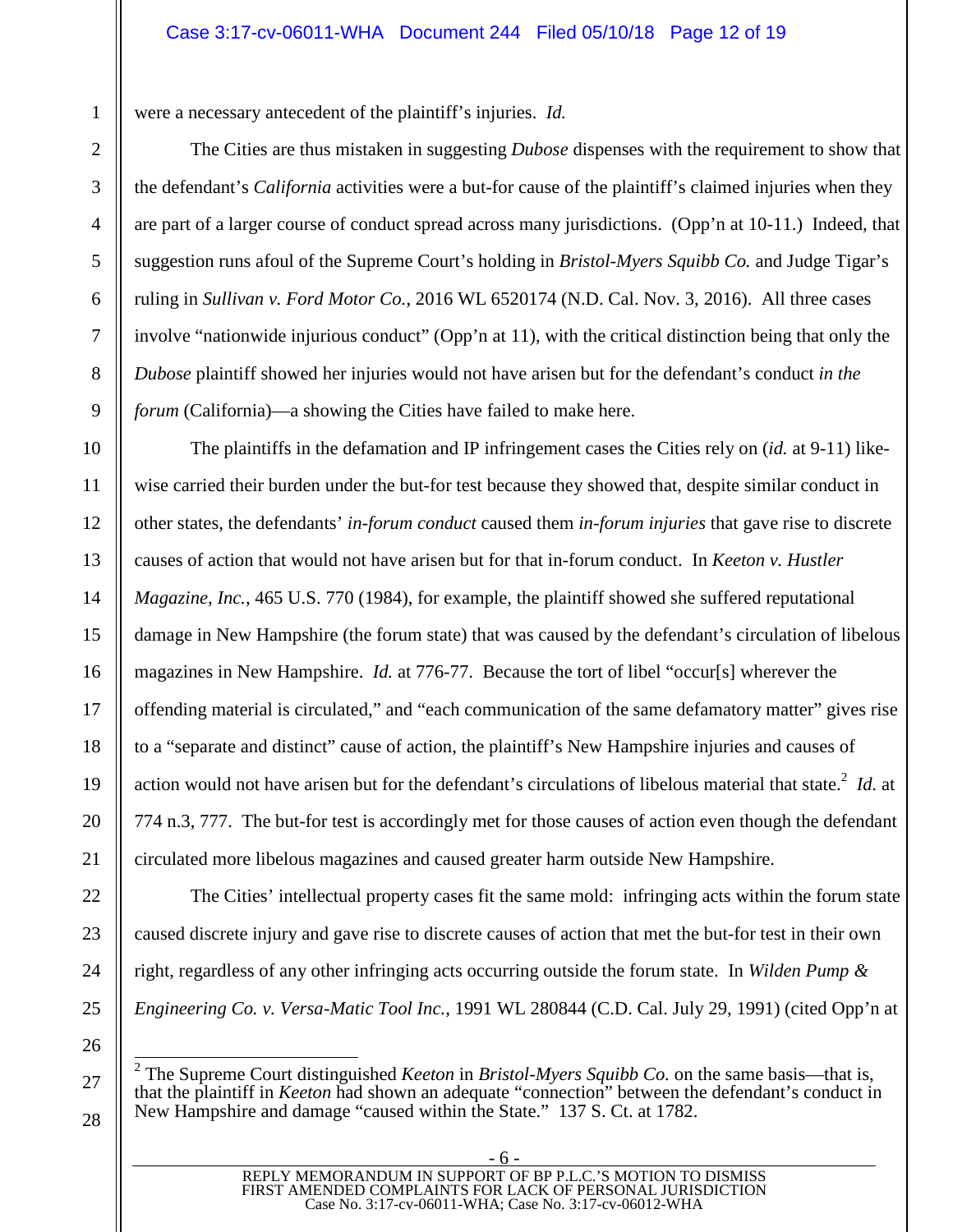<span id="page-12-4"></span>10-11), for example, each sale by the defendant into California of a pump that infringed the plaintiff's patent caused a discrete injury and gave rise to a discrete claim for patent infringement. *Id.* at \*3-4. Those sales supported specific jurisdiction in California even though the defendant sold far more infringing pumps in other states. *Id.* at \*4. While the court expressed its view that the but-for test is ill-suited for cases involving multiple discrete injuries, the case is in fact "a straightforward application of the 'but for' test" because "but for the [defendant's] sales to California distributors, the plaintiff's claim as to each act of infringement related to those sales would not have arisen." *In re W. States Wholesale Nat. Gas Antitrust Litig.*, 2010 WL 4386951, at \*3 (D. Nev. Oct. 29, 2010). The copyright infringement cases the Cities cite likewise involve infringement claims that would not have arisen but for the defendant's forum activities. *See Hendricks v. New Video Channel Am., LLC*, 2015 WL 3616983, at \*6-7 (C.D. Cal. June 8, 2015) (defendant's conduct in California of promoting and coordinating distribution of an infringing work harmed the plaintiff's copyright in California); *Mavrix Photo, Inc. v. Brand Techs., Inc.*, 647 F.3d 1218, 1222, 1228-29 (9th Cir. 2011) (defendant's unauthorized posting of plaintiff's copyrighted photos on defendant's Web site, which was accessed by California individuals and aided the defendant's sales of California-targeted advertising, injured the plaintiff in California).

<span id="page-12-3"></span>Unlike the defamation and infringement plaintiffs in these cases, who claimed each wrongful act in the forum caused separate and discrete injuries in the forum and gave rise to discrete causes of action, the Cities here do not contend that each act of producing or promoting fossil fuels, or even each defendant, caused them a separate and distinct injury. Rather, they contend that all greenhouse gas emissions from all sources *anywhere in the world* caused them a single "indivisible injury." (Opp'n at 12:15-16; FAC ¶ 140.) It is this claimed injury the Cities must show would not have arisen but for BP p.l.c.'s forum activities. They have not made that showing, as discussed in the motion and herein.

1

2

3

4

5

<span id="page-12-2"></span>6

7

8

<span id="page-12-1"></span>9

10

11

12

13

14

15

16

17

18

19

20

21

22

23

24

25

26

27

28

#### <span id="page-12-0"></span>**C. The Cities May Not Loosen The Constitutionally Mandated Standard For Specific Jurisdiction—But-For Causation—By Conflating It With Broader Liability Rules**

Unable to find a single governing case in which the court exercised specific jurisdiction on a showing of less than but-for causation, the Cities turn tail on jurisdiction case law to seek refuge in substantive rules of *liability* that they say apply more generous causation standards. Broad liability

> - 7 - REPLY MEMORANDUM IN SUPPORT OF BP P.L.C.'S MOTION TO DISMISS FIRST AMENDED COMPLAINTS FOR LACK OF PERSONAL JURISDICTION Case No. 3:17-cv-06011-WHA; Case No. 3:17-cv-06012-WHA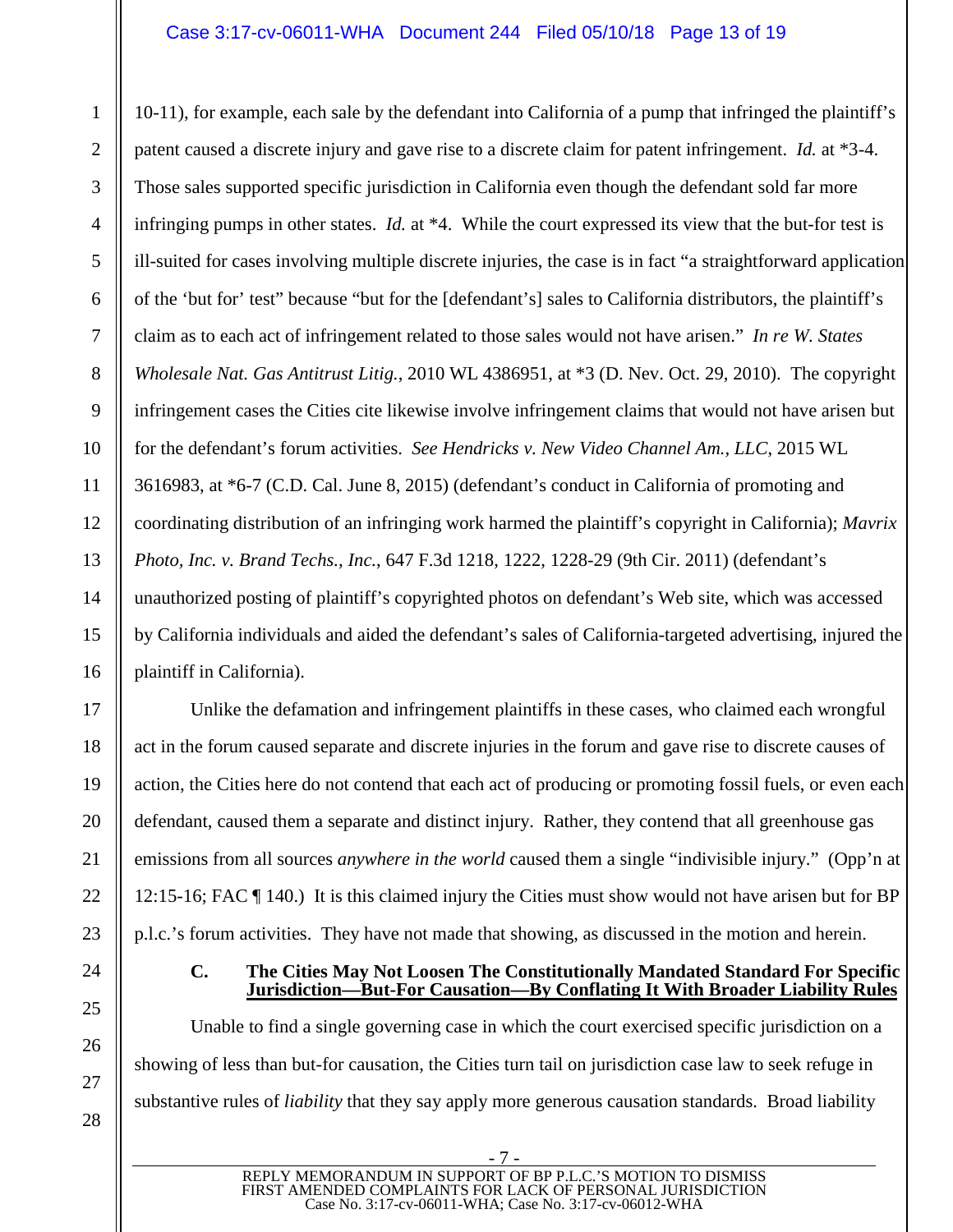#### Case 3:17-cv-06011-WHA Document 244 Filed 05/10/18 Page 14 of 19

rules, however, cannot operate to lower the constitutional floor defined by the but-for test.

<span id="page-13-2"></span><span id="page-13-1"></span><span id="page-13-0"></span>The Cities are not the first to use broad standards of substantive liability to try to pry open the due process limitations on personal jurisdiction. In response to those efforts, the Ninth Circuit has squarely held that because "[p]ersonal jurisdiction has constitutional dimensions," a plaintiff "may not use liability as a substitute for personal jurisdiction." *AT & T Co. v. Compagnie Bruxelles Lambert*, 94 F.3d 586, 590-91 (9th Cir. 1996); *accord Parnell Pharm., Inc. v. Parnell, Inc.*, 2015 WL 5728396, at \*4 (N.D. Cal. Sept. 30, 2015) (plaintiffs' arguments that "pertain[ed] to liability, not personal jurisdiction . . . . will not be considered for this [personal jurisdiction] analysis"); *Langlois v. Deja Vu, Inc.*, 984 F. Supp. 1327, 1334 (W.D. Wash. 1997) (substantive rules that "paint [] as broad a liability stroke as possible" do not expand personal jurisdiction when they "knock[] heads with the United States Constitution"; the "individuals subject to liability" under such rules are "still only . . . amenable to suit in the jurisdiction where it would be 'fair' to call them into court").

Due process' supremacy over policy-driven liability rules is illustrated by *AT & T Co.* There, the plaintiff argued that jurisdiction over a foreign parent corporation was "logically satisfied" by the CERCLA rule that makes a parent substantively liable for environmental contamination caused by its subsidiary, in this case in California. 94 F.3d at 590-91 & n.8. The court rejected this logic, reasoning that "liability is not be conflated with amenability to suit in a particular forum." *Id.* at 591. Personal jurisdiction requirements do not flex to accommodate CERCLA's broad liability provisions, the court explained, even if they might "allow<sup>[]</sup> a parent corporation to avoid liability, and thus undercut<sup>[]</sup> CERCLA's sweeping purpose" to make responsible parties bear the costs of cleaning up contaminated sites. *Id.* In sum, because "[p]ersonal jurisdiction has constitutional dimensions," CERCLA's policy goals "cannot override the due process clause, the source of protection for non-resident[s]." *Id.*

The Cities ignore this settled line of cases and invite the Court to "use liability as a substitute for personal jurisdiction," *id.* at 590-91, by conflating the but-for test of jurisdiction with assertedly laxer causation standards for nuisance liability. They do this in their lengthy discussion of what they say is a "well-established causal standard applicable in multiple tortfeasor [nuisance] cases." (Opp'n at 12-15.) The Court should disregard these arguments "pertain[ing] to liability, not personal jurisdiction," *Parnell*, 2015 WL 5728396, at \*4, as a thinly veiled attempt to water down due process

1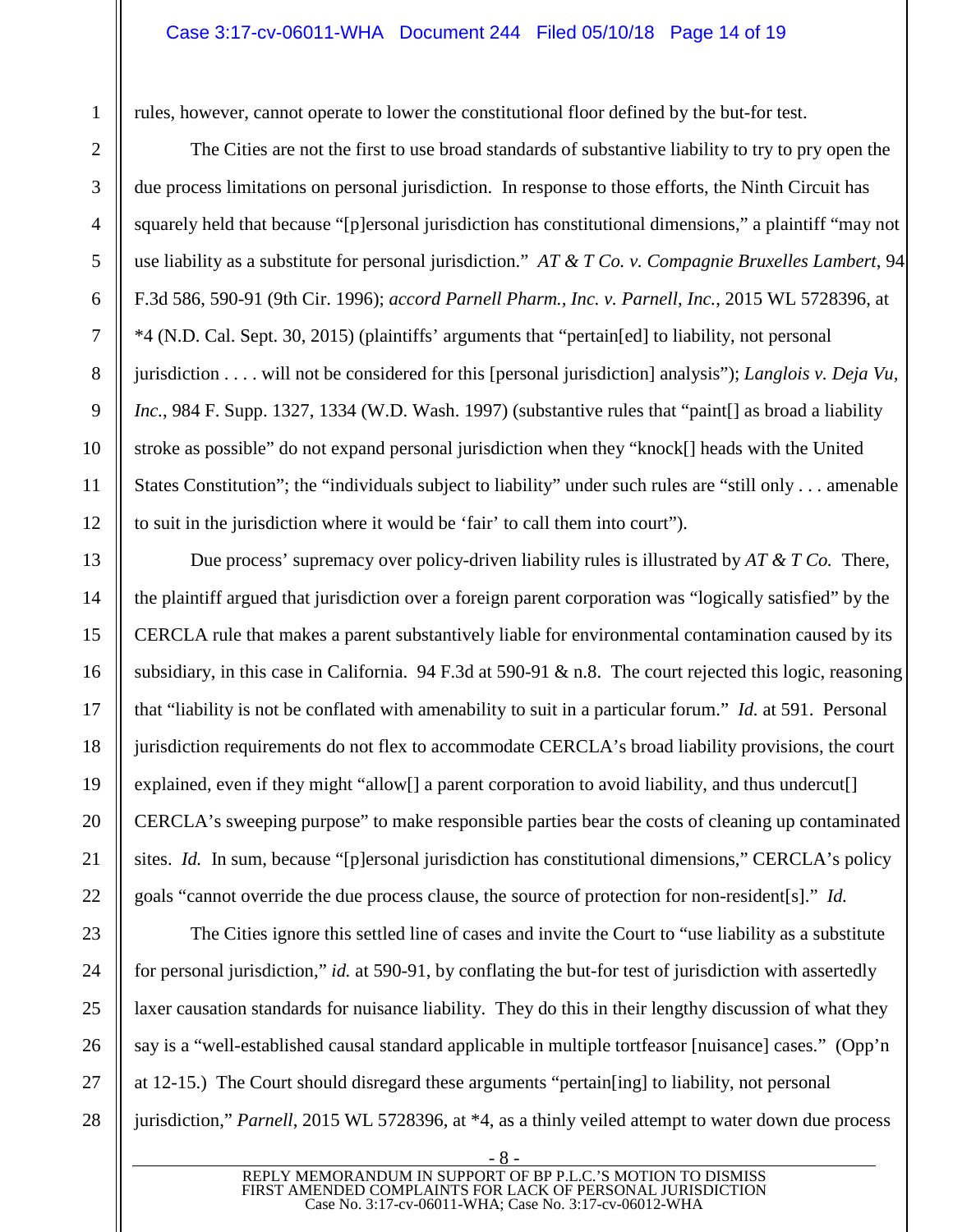### <span id="page-14-5"></span>Case 3:17-cv-06011-WHA Document 244 Filed 05/10/18 Page 15 of 19

protections with tort liability rulings that are animated by perceived policy goals. Indeed, the Cities' reference to purported rules of liability that they say can shift the burden to a defendant in special circumstances (Opp'n at 12:18 & n.44) directly contradicts the Ninth Circuit's mandate that the *plaintiff* bears the burden of satisfying the but-for test. *E.g.*, *Schwarzenegger v. Fred Martin Motor Co.*, 374 F.3d 797, 802 (9th Cir. 2004).

Most of the liability cases the Cities cite do not even apply a but-for causation test, and would accordingly dilute the due process protections of personal jurisdiction. In particular, the Cities advance a liability rule that anyone whose conduct "contributes" to a nuisance can be liable even when "the defendant's conduct by itself would not have caused the harm," and even if there are "a great many contributors." (Opp'n at 12-13.) The Cities cite three century-old water pollution cases as the origins of the claimed rule (*id.* at 13 & n.45 (citing *People v. Gold Run Ditch & Mining Co.*, 66 Cal. 155 (1884); *Woodyear v. Schaefer*, 57 Md. 1 (1881); *Lockwood Co. v. Lawrence*, 77 Me. 297 (1885))), and go on to cite later—all out-of-Circuit—cases they say follow the rule (*id.* at 13-14 & nn.46-52).

<span id="page-14-6"></span><span id="page-14-4"></span><span id="page-14-3"></span>To the extent these liability cases involve causation in any form, they do not involve, apply, or define but-for causation. In any event, there is no need for the Court to settle which *liability* causation standard may apply to the Cities' claims, because the Ninth Circuit has already spoken on the standard that governs this motion.

# <span id="page-14-0"></span>**II. THE CITIES HAVE NOT MET THEIR BURDEN TO SHOW BUT-FOR CAUSATION**

The motion pointed out that the Cities "have not alleged, either factually or even in conclusory terms, that BP p.l.c.'s California or U.S. activities are a but-for cause of the 'global warming-induced sea level rise' they say is damaging their coastlines." (Mot. at 16.) The Cities do not disagree. Yet in their opposition, they still do not present any evidence to establish this essential jurisdictional fact.

They were required to do so. A plaintiff must "make[] a '*prima facie*' showing [of required jurisdictional facts] by producing admissible evidence which, if believed, would be sufficient to establish the existence of personal jurisdiction." *Corcoran v. CVS Health Corp.*, 169 F. Supp. 3d 970, 979 (N.D. Cal. 2016) (citing *Ballard v. Savage*, 65 F.3d 1495, 1498 (9th Cir. 1995). Here, the Cities have not merely presented evidence that is insufficient; they have presented *no* evidence, period.

<span id="page-14-2"></span><span id="page-14-1"></span>The 2014 article by Richard Heede is the only material the Cities have submitted, purportedly

1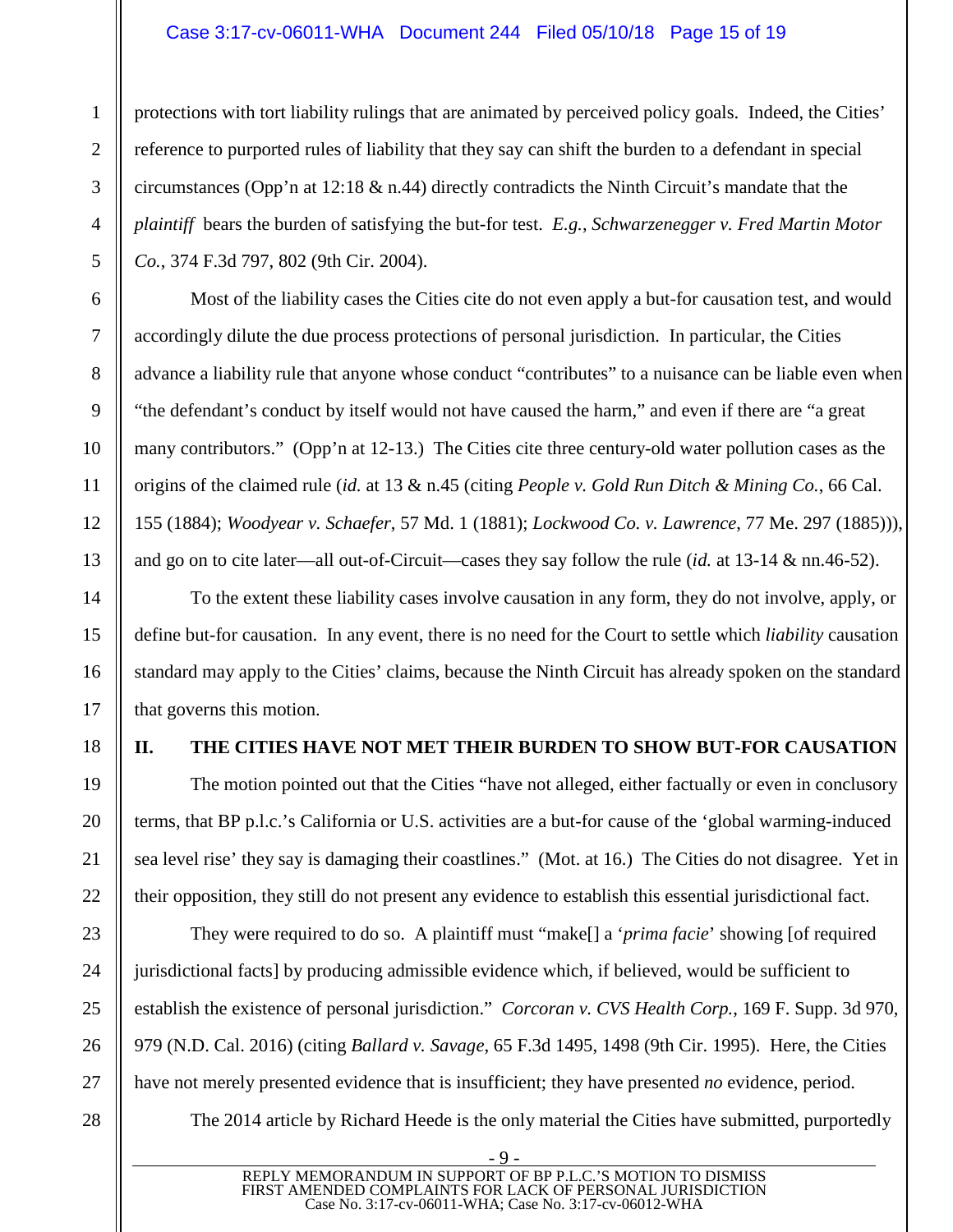### <span id="page-15-4"></span><span id="page-15-2"></span>Case 3:17-cv-06011-WHA Document 244 Filed 05/10/18 Page 16 of 19

to show that BP p.l.c. "contributed" to their claimed injuries. The article is not evidence, however; it is inadmissible hearsay and ineffective to meet the Cities' burden.<sup>[3](#page-15-8)</sup> See Khasin v. R.C. Bigelow, Inc., 2016 WL 4502500, at \*3 (N.D. Cal. Aug. 29, 2016) (citation to scientific article in summary judgment opposition constituted inadmissible hearsay). For this reason alone, the Court can and should grant this motion because the Cities have not made a prima facie showing of but-for causation. *See United Techs. Corp. v. Mazer*, 556 F.3d 1260, 1278-80 (11th Cir. 2009) (affirming dismissal where plaintiff failed to proffer admissible evidence in opposition to personal jurisdiction motion and instead relied on inadmissible hearsay in report).

And even if Heede's hearsay were evidence, it would be utterly deficient to carry the Cities' burden to show that BP p.l.c.'s California or U.S. activities were *necessary* to their claimed injury. The Cities cite the article solely to "show" that BP p.l.c. "is responsible for over 2 percent [2.47%, per the article] of total atmospheric greenhouse gases . . . from industrial sources" *worldwide* since the Industrial Revolution. (Opp'n at 6.) The Cities do not even contend that this contribution satisfies the but-for test. Nor could they. If two percent is BP p.l.c.'s contribution to *worldwide* industrial emissions for all of recorded *history*, it necessarily follows from the Cities' allegations that BP p.l.c.'s purported (i) in-forum, (ii) 1975-present, (iii) tortious contribution would be a tiny sliver of that two percent, which in turn must be further reduced to account for other (non-industrial) greenhouse gas sources and for plaintiffs' attribution theory about sea-level rise. The Cities present no evidence, moreover, to show that if BP p.l.c. had reduced or halted its indirect subsidiaries' limited production activities in California or the United States as a whole, other suppliers would not have replaced that production, worldwide emissions would have decreased, and global warming and sea-level rise would have been curtailed. Durable demand for fossil fuels suggests that scenario is implausible. Thus, even without tailoring<sup>4</sup> [H](#page-15-9)eede's two-percent estimate to appropriately count only emissions from in-forum,

23 24

25

26

27

1

 $\mathfrak{D}$ 

3

4

5

6

7

8

9

10

11

12

13

14

15

16

17

18

19

20

21

22

28 <sup>4</sup> The Cities do not dispute that Heede's estimate is not limited in place or time, or that an appropriate jurisdictional analysis would assess only the impact of BP p.l.c.'s *forum* conduct during the relevant *time period*, as the motion and declaration of John D. Lombardo do. Nor do the Cities deny that the Lombardo declaration correctly replicates Heede's methodology by simply plugging in numbers taken (Footnote Cont'd on Following Page)

<span id="page-15-9"></span><span id="page-15-8"></span><span id="page-15-7"></span><span id="page-15-6"></span><span id="page-15-5"></span><span id="page-15-3"></span><span id="page-15-1"></span><span id="page-15-0"></span> $3$  The Cities could have submitted a declaration from Heede to support his methodology and data, but elected not to. It makes no difference that Heede's article is peer-reviewed. Hearsay rules do not turn on whether an out-of-court statement is reviewed by the speaker's colleagues. Fed. R. Evid. 801–807.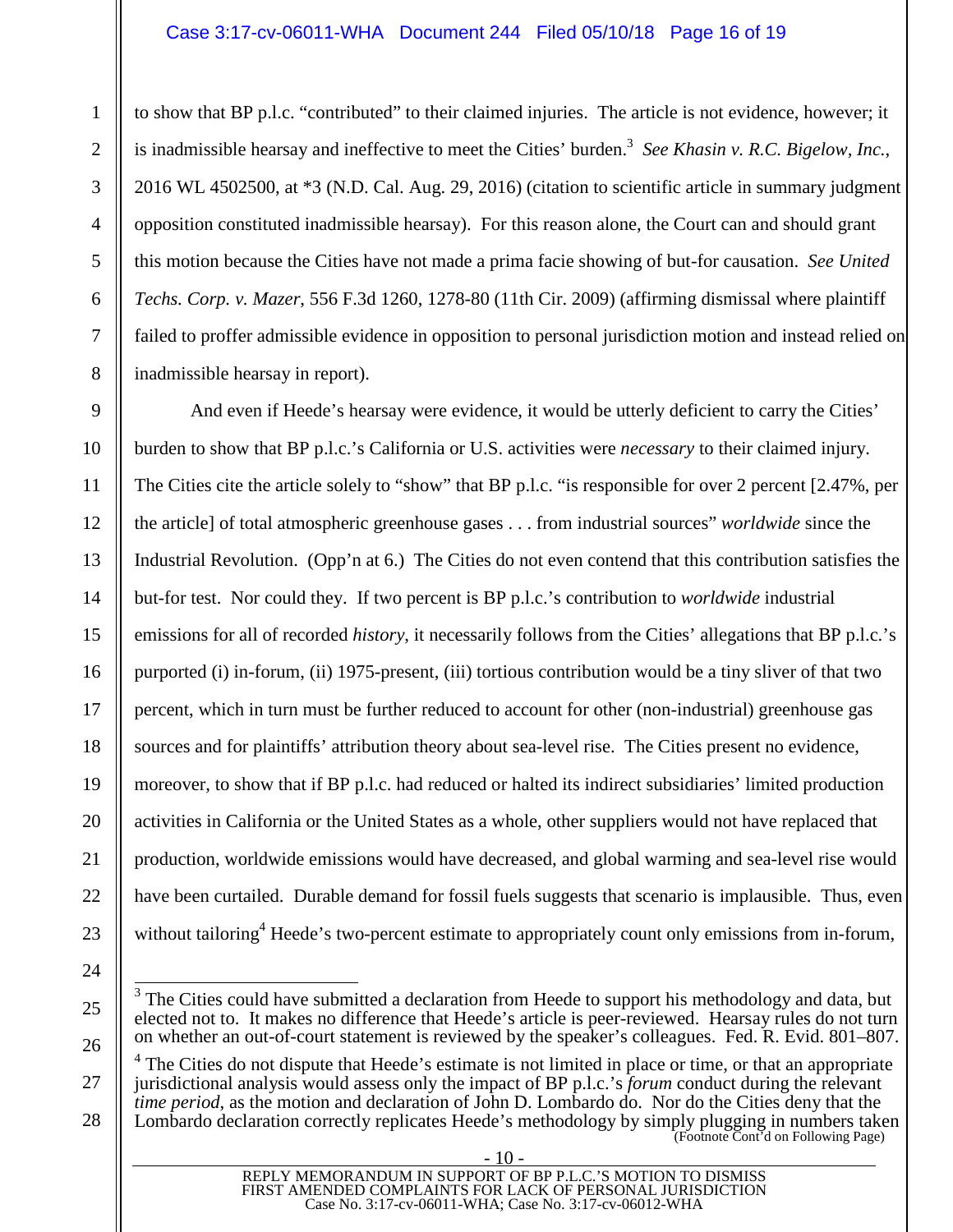"tortious" production, the Cities have not shown that BP p.l.c.'s imputed California or U.S. production was a necessary antecedent of their claimed harm.

1

 $\mathfrak{D}$ 

3

4

5

6

7

8

9

10

11

12

13

14

15

16

17

# <span id="page-16-0"></span>**III. EXERCISING JURISDICTION OVER BP P.L.C. WOULD BE UNREASONABLE**

The Cities' breezy treatment of the "reasonableness" factors (Opp'n at 18-20) fails to address the compelling reasons why exercising jurisdiction over BP p.l.c. here would be uniquely unfair, as the motion showed. Most importantly, California has no paramount interest (vis-à-vis the other states and rest of world) in applying its own or federal common law to regulate *worldwide* fossil fuel production, especially by forcing an English parent company into calculatedly ruinous litigation. Doing so would elevate the state's sovereignty beyond all appropriate bounds, including by paying too "little heed to the risks to international comity" at stake. *Daimler AG v. Bauman*, 134 S. Ct. 746, 763 (2014). These considerations, together with the reality that permitting jurisdiction on this record would subject BP p.l.c. to jurisdiction everywhere, tip the balance against jurisdiction given the "primary concern" of due process is "the burden on the defendant." *Bristol-Myers Squibb Co.*, 137 S. Ct. at 1780.

#### <span id="page-16-3"></span><span id="page-16-2"></span><span id="page-16-1"></span>**IV. JURISDICTIONAL DISCOVERY IS UNWARRANTED BECAUSE THE PERTINENT FACTS BEARING ON JURISDICTION ARE UNCONTROVERTED**

BP p.l.c.'s motion does not contest the Cities' allegation that BP p.l.c. is legally responsible for its indirect subsidiaries' production of fossil fuels. To the contrary, solely for purposes of the motion,

<sup>18</sup>  (Footnote Cont'd From Previous Page)

<sup>19</sup>  20 21 22 23 24 25 26 27 28 - 11 - REPLY MEMORANDUM IN SUPPORT OF BP P.L.C.'S MOTION TO DISMISS from publicly available sources (including ones on which Heede relies) and from the declaration of William Jeffries (which the Cities do not challenge). Instead, without criticizing any analytical step or calculation, the Cities object that the Lombardo declaration is inadmissible expert testimony. (Opp'n at 16-18.) It is not. All the Lombardo declaration does is describe publicly available information and perform basic math that anyone with a calculator can easily replicate, to add additional greenhouse gas emissions to Heede's "denominator" and to limit Heede's "numerator" to emissions attributable to BP p.l.c.'s imputed production of fossil fuels (1) during the period 1975-2010, and (2) within or directed at California or the United States. (Lombardo Decl. ¶¶ 6-25.) Because the Lombardo declaration is not based on scientific, technical, or other specialized knowledge, but rather on Heede's methodology as revealed in his article and working papers and on publicly available information, it is proper lay testimony under Rule of Evidence 701 and summary evidence under Rule of Evidence 1006, of a type courts routinely admit. *See United States v. Sepulveda-Hernandez*, 752 F.3d 22, 34-35 (1st Cir. 2014) ("[s]imple arithmetic, such as ordinary multiplication, is a paradigmatic example of the type of everyday activity that goes on in the normal course of human existence," and thus is lay testimony); *Bryant v. Farmers Ins. Exch.*, 432 F.3d 1114, 1124 (10th Cir. 2005) ("[a] mathematical calculation well within the ability of anyone with a grade-school education is . . . lay [testimony]"); *Egelhoff v. Pac. Lightwave*, 2013 WL 12129404, at \*3 (C.D. Cal. Nov. 18, 2013) (accounting calculations of wages owed over multiple pay periods constituted lay testimony). The cases on which the Cities rely all involve highly scientific or technical testimony unlike the basic math presented in the Lombardo declaration and are accordingly inapposite. (Opp'n at 17-18 nn.63-65.)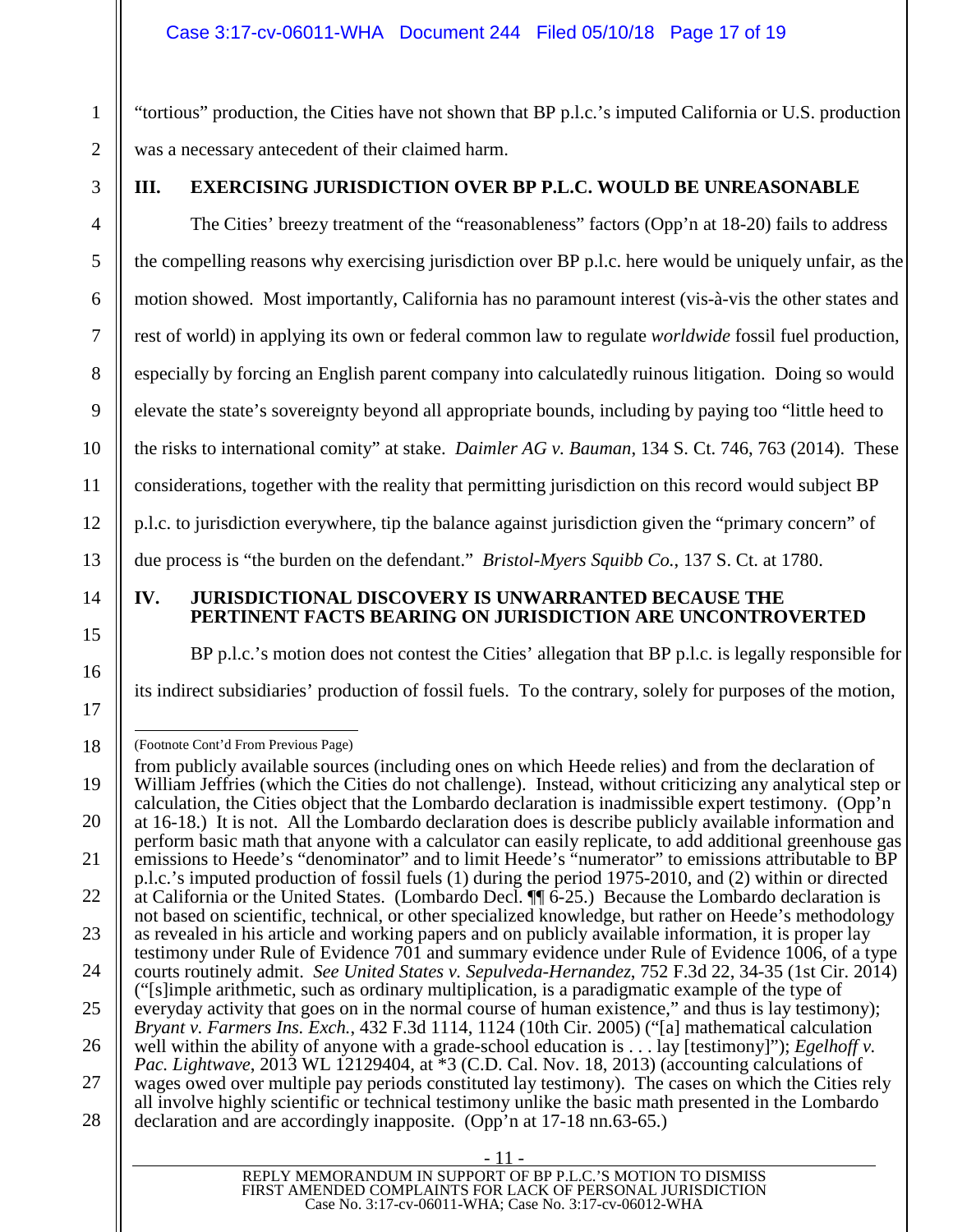## Case 3:17-cv-06011-WHA Document 244 Filed 05/10/18 Page 18 of 19

BP p.l.c. "assume [d] that all fossil fuel production in California or the United States by any indirect subsidiary may be imputed to BP p.l.c." (Mot. at 2 n.1.) Nor has it contested the purposeful availment prong of specific jurisdiction. Nonetheless, the Cities request, in the alternative, discovery to show that BP p.l.c. was the "ultimate decisionmaker" regarding its subsidiaries' production of fossil fuels and climate policies. (Opp'n at 20:13-18 (emphasis added).) The request is wholly unjustified and overreaching and should be denied.

Jurisdictional discovery can be appropriate only when "pertinent facts bearing on the question of jurisdiction are controverted." *Boschetto v. Hansing*, 539 F.3d 1011, 1020 (9th Cir. 2008). Discovery regarding corporate structure and control is properly denied when jurisdiction would still be lacking even if all the contacts the plaintiff has identified can be imputed to the defendant. *Amiri v. DynCorp Int'l, Inc.*, 2015 WL 166910, at \*6 (N.D. Cal. Jan. 13, 2015).

There is no rational basis for the corporate structure and control discovery the Cities seek. It could not possibly strengthen the Cities' showing on this motion, because those facts are not in dispute. The sole remaining question is whether the Cities have shown BP p.l.c.'s imputed forum activities are a but-for cause of their injuries. On *that* question, the discovery the Cities seek regarding corporate structure and control is utterly and obviously irrelevant.

The Cities' request for supposed "expert discovery" relating to the Lombardo Declaration is likewise unwarranted and overreaching. The Cities have not identified a single disputed fact; a single claimed error; or any other aspect of the declaration that leads them to expect that discovery would yield jurisdictionally significant information.

### <span id="page-17-1"></span><span id="page-17-0"></span>**Conclusion**

For the reasons stated herein and in the opening memorandum, BP p.l.c. respectfully requests that the Court grant this motion and dismiss the first amended complaints as against BP p.l.c. for lack of personal jurisdiction.